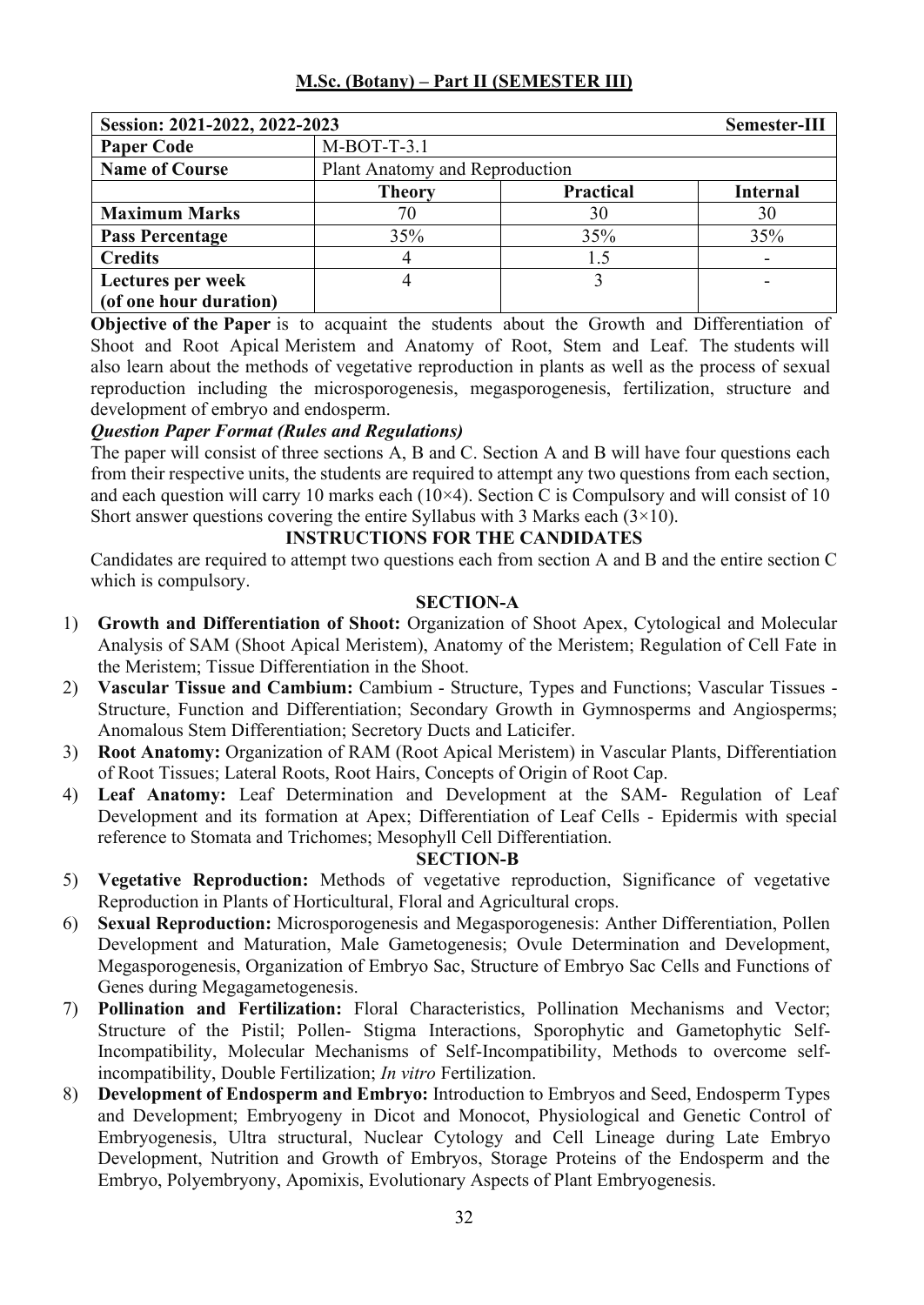- 1. Bhojwani, S.S. and Bhatnagar, S.P. (2000). The Embryology of Angiosperms 4<sup>th</sup> Edition, Vikas Publishing House, New Delhi.
- 2. Crang, R., Lyons- Sobaski, S. and Wise, R. (2018). Plant Anatomy: A Concept-Based Approach to the Structure of Seed Plants, Springer-Verlag, Berlin Heidelberg.
- 3. Dickison, W.C. (2000). Integrative Plant Anatomy, Academic Press, USA.
- 4. Esau, K. (2006). Anatomy of Seed Plants 2nd Edition, John Wiley and Sons, New York.
- 5. Fahn, A. (1995). Plat Anatomy, Butterworth-Heinemann Ltd., Oxford, UK.
- 6. Johri, B.M., Ambegaokar, K.B. and Srivastava, P.S. (1992). Comparative Embryology of Angiosperms, Springer-Verlag, Berlin Heidelberg.
- 7. Lersten N.R. (2004). Flowering Plant Embryology, Blackwell Publishing Ltd., UK
- 8. Marja C.P. and Timmermans (2010). Current Topics in Developmental Biology-Plant Development, Academic Press, USA.
- 9. Mauseth, J.D. (2008). Plant Anatomy, The Blackburn Press, USA.
- 10. Raghvan, V. (2000). Developmental Biology of Flowering Plants, Springer Science, New York.
- 11. Srivastava, L.M. (2002). Plant Growth and Development: Hormones and Environment, Academic Press, California.
- 12. Steeves, T.A. and Sussex, I.M. (1989). Patterns in Plant Development 2<sup>nd</sup> Edition, Cambridge University Press, Cambridge, UK.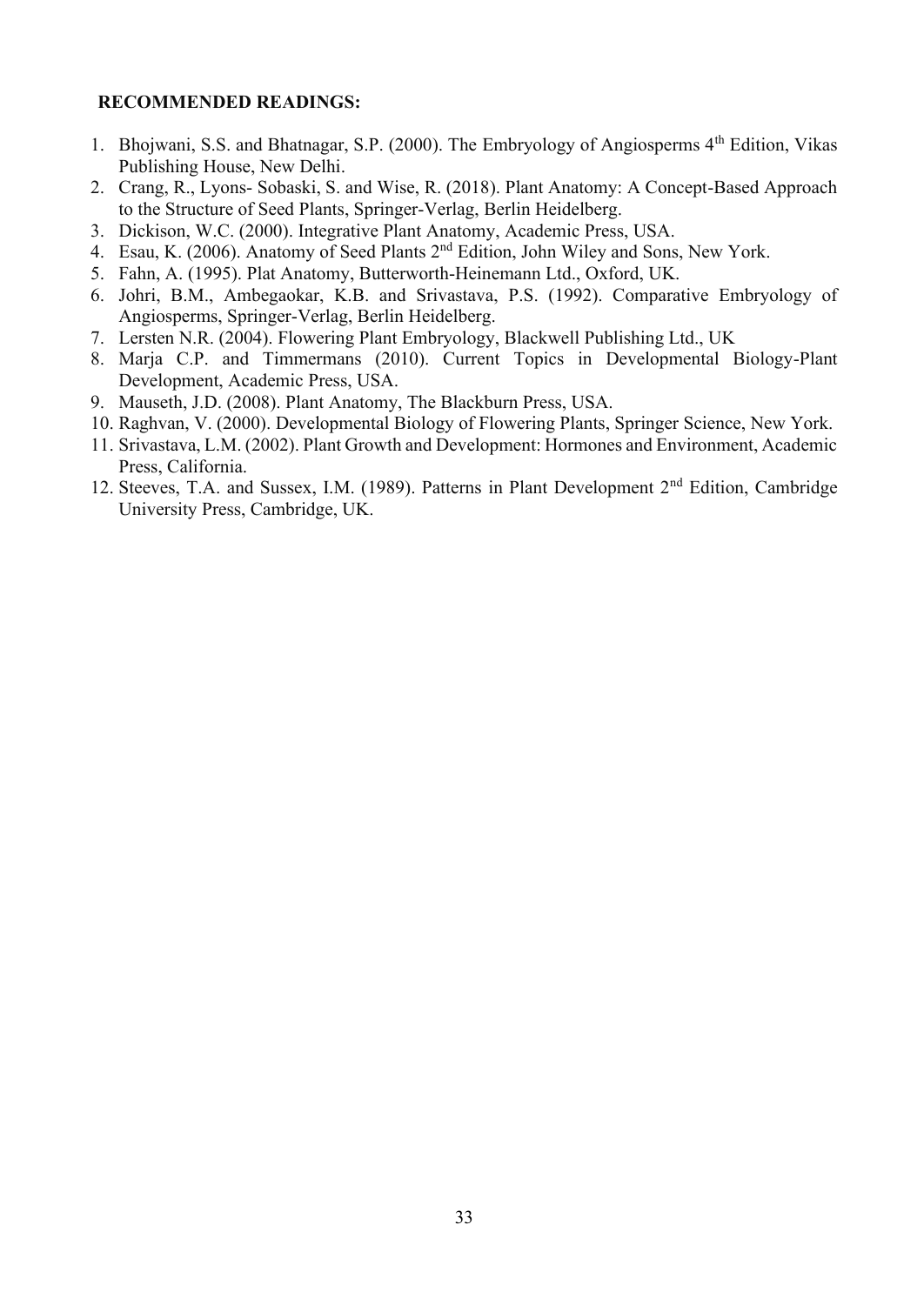| Session: 2021-2022, 2022-2023 |                            |                  | Semester-III    |  |
|-------------------------------|----------------------------|------------------|-----------------|--|
| <b>Paper Code</b>             | $M-BOT-T-3.2$              |                  |                 |  |
| <b>Name of Course</b>         | Ecology and Phytogeography |                  |                 |  |
|                               | <b>Theory</b>              | <b>Practical</b> | <b>Internal</b> |  |
| <b>Maximum Marks</b>          | 70                         | 30               | 30              |  |
| <b>Pass Percentage</b>        | 35%                        | 35%              | 35%             |  |
| <b>Credits</b>                |                            | 1.5              |                 |  |
| Lectures per week             |                            |                  |                 |  |
| (of one hour duration)        |                            |                  |                 |  |

**Objective of the Paper** is to acquaint the students about the different types of Ecosystems, Energy Flow in Ecosystems, Biogeochemical Cycles, Studies of Population Community with relation to Ecosystem, Ecological Succession, Descriptive (World Floristic zones) and Interpretive Phytogeography, GIS (Geographical Information System) and GPS (Geographical Positioning System) and their applications.

## *Question Paper Format (Rules and Regulations)*

The Question paper will consist of three sections A, B and C. Section A and B will have four questions each from their respective units, the students are required to attempt any two questions from each section, and each question will carry 10 marks each  $(10\times4)$ . Section C is Compulsory and will consist of 10 Short answer questions covering the entire Syllabus with 3 Marks each  $(3\times10)$ .

#### **INSTRUCTIONS FOR THE CANDIDATES**

Candidates are required to attempt two questions each from section A and B and the entire section C which is compulsory.

#### **SECTION-A**

- 1) **Ecosystem and Concept Related to Energy:** Structure and Function of Some Indian Ecosystems: Forest, Grassland, Freshwater, Marine and Estuarine; Brief idea of microcosms, Agro ecosystems, Spacecraft and City as ecosystems, Stability (Resistance and Resilience) of Ecosystems, Primary Productivity and its Measurements, Energy Flow Pathways, Ecological Pyramids, Energy Budgets.
- 2) **Biogeochemical Cycles and Concept of Limiting Factors:** Carbon, Nitrogen, Phosphorus and Sulphur Cycle; Cycling of Non-Essential Elements and Organic Nutrients; Nutrient Cycling in the Tropics, Recycle Pathways, Recycling Index; Liebig's Law of the Minimum, Shelford's Law of Tolerance, Factor Compensation, Combined Concept of Limiting Factors.
- 3) **Population and Community Ecology:** Population Characters, Population Growth, Carrying Capacity, Life History Strategies (r and k selection), Modes of Dispersal, Age Structured Populations. Population Regulation, Analysis of Communities (Analytic and Synthetic Characters), Continuum Concept, Species Diversity and its Measurements, Ecotypes and Ecads, Types of Interactions and Kinetics of Competition (Lotka-Voltera Model).
- 4) **Concept of Habitat, Ecological Niche and Ecological Succession;** Niche Width and Overlap; Fundamental and Realized Niche; Resource Partitioning; Ecological Equivalents, Character Displacement (Sympatry and Allopatry); Composition and Kinds of Ecological Succession, Succession Models, Causes, Changes in Ecosystem Properties during Succession, and Concept of Climax.

## **SECTION-B**

5) **Major Divisions of Phytogeography:** (i) Descriptive (World Floristic zones), (ii) Interpretive Phytogeography; Concept of Wides, Endemics (Palaeoendemics, Neoendemics, Pseudo endemics); Discontinuous Species (significant phytogeographical causes for discontinuous distribution).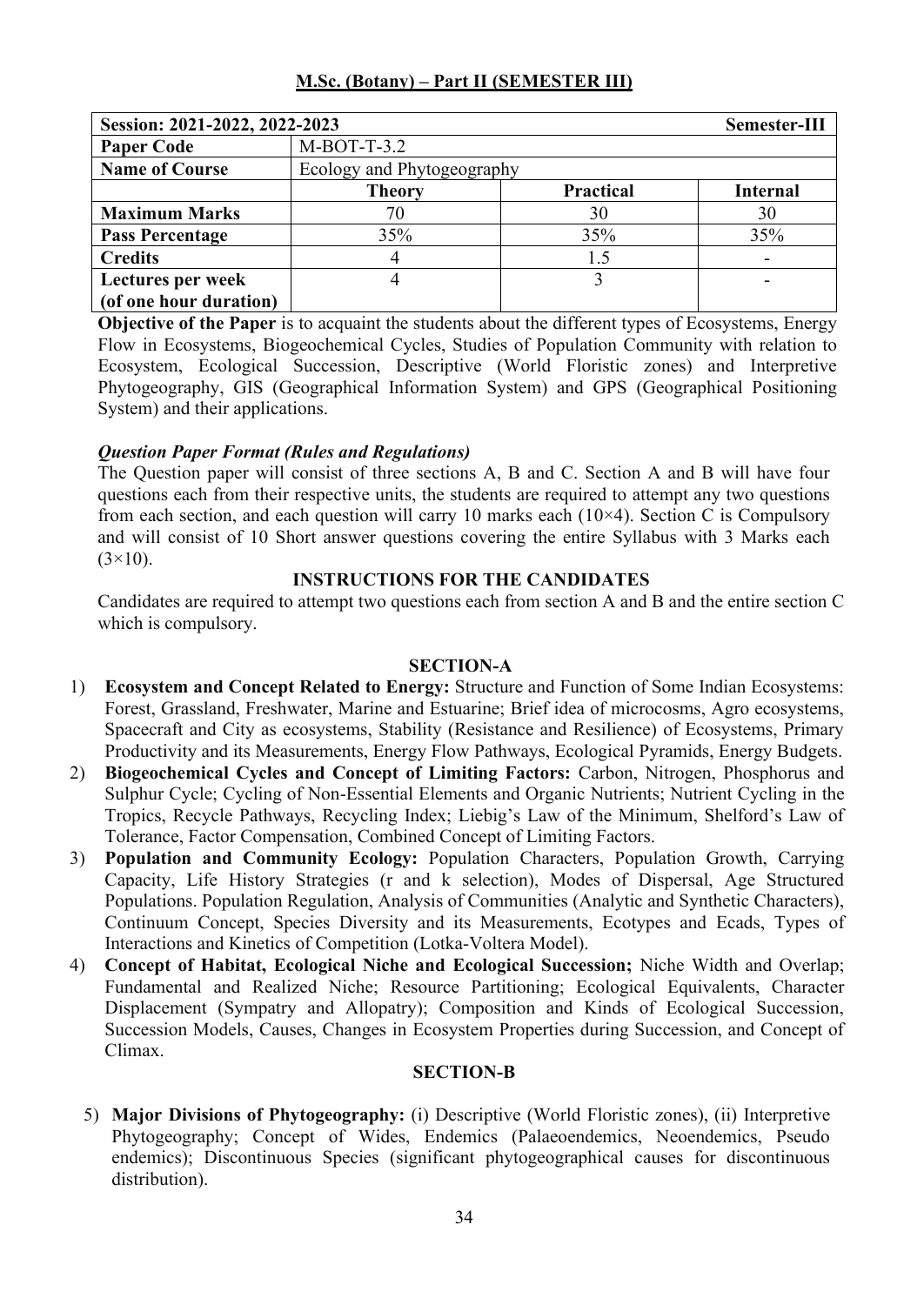- 6) **Theories of Discontinuous Distribution:** Theory of Land Bridge, Theory of Continental drift, Factors affecting distribution of Species: Geological history and distribution, Migration and Ecological amplitude.
- 7) **Remote Sensing:** GIS (Geographical Information System) and GPS (Geographical Positioning System); Software, Hardware, Interpretation of spatial data.
- 8) **Applications of GIS and GPS:** Plant diversity distribution, Habitat shrinkage and Species loss, Mapping and monitoring of species, Habitats, Gaps in the exploration and conservation, Land use and landscape pattern, Species distribution and modeling, Delineation of ecological corridors and intact forest landscapes, Hotspot analysis, Forest cover change, Disaster Management.

- 1. Ambasht, R.S. and Ambasht, N.K. (2004). A Textbook of Plant Ecology, CBS Publishers and Distributors, New Delhi.
- 2. Crawley, M.J. (2009). Plant Ecology, John Wiley & Sons, USA.
- 3. Kormondy, E.J. (2013). Concepts of Ecology, 4th Edition. Prentice Hall, U.S.A., Pearson.
- 4. Odum, E.P. and Gary, W.B. (2015). Fundamentals of Ecology, 14th Edition, Cengage Learning India Pvt. Ltd.
- 5. Sharma, P.D. (2018). Ecology and Environment, 13th Edition, Rastogi Publications, Meerut, India.
- 6. Wegmann, M., Leutner, B. and Dech, S. (2016). Remote Sensing and GIS for Ecologists: Using Open-Source Software, Pelagic Publishing, UK.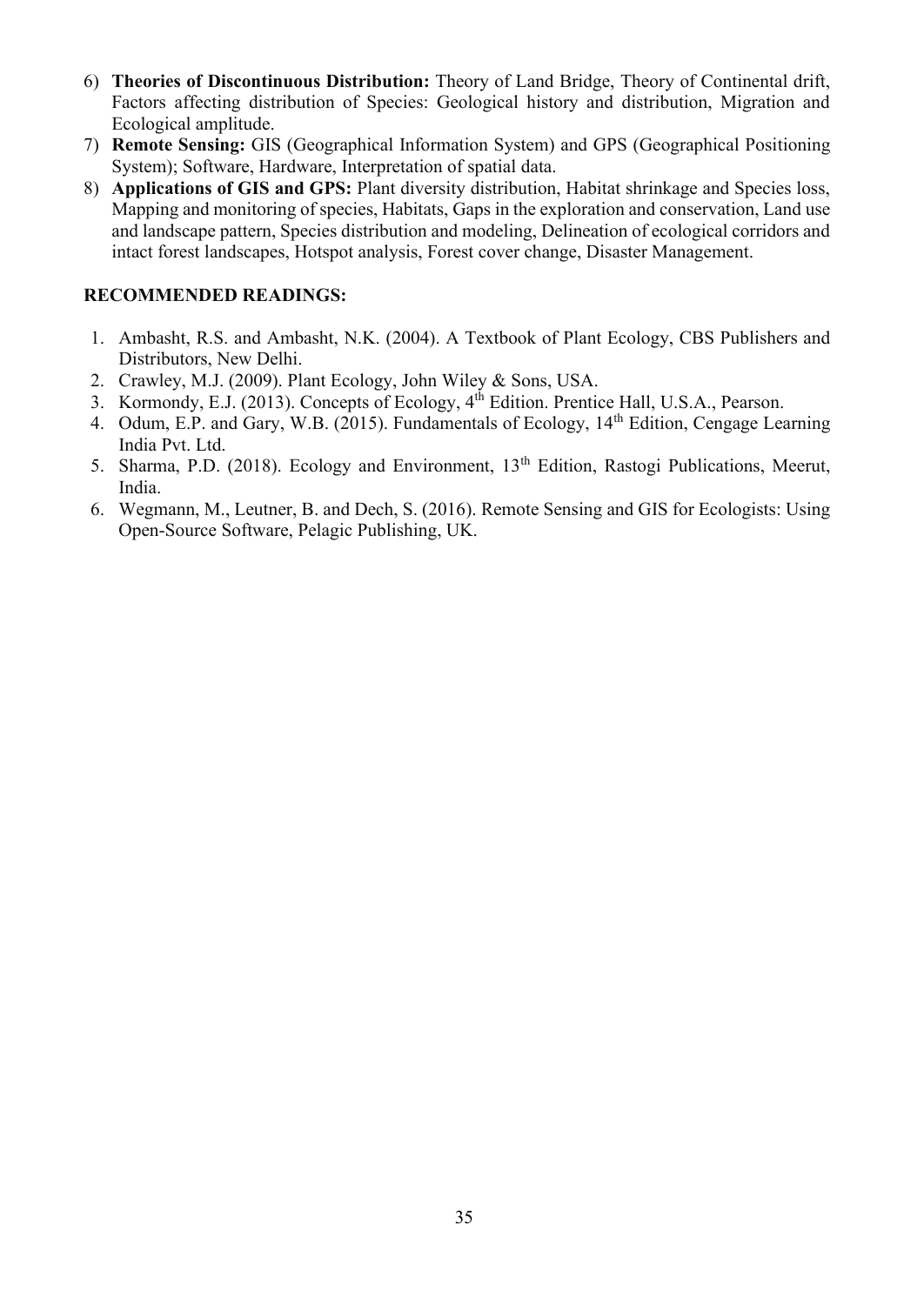| Session: 2021-2022, 2022-2023 |                                         |                  | Semester-III    |
|-------------------------------|-----------------------------------------|------------------|-----------------|
| <b>Paper Code</b>             | $M-BOT-T-3.3$                           |                  |                 |
| <b>Name of Course</b>         | <b>Biostatistics and Bioinformatics</b> |                  |                 |
|                               | <b>Theory</b>                           | <b>Practical</b> | <b>Internal</b> |
| <b>Maximum Marks</b>          | 70                                      | 30               | 30              |
| <b>Pass Percentage</b>        | 35%                                     | 35%              | 35%             |
| <b>Credits</b>                |                                         | 1.5              |                 |
| Lectures per week             |                                         |                  |                 |
| (of one hour duration)        |                                         |                  |                 |

**Objective of the Paper** is to acquaint the students with the Various Techniques related to Statistical Methods, Analysis of Variance and different tools; data mining procedures, software's used in bioinformatics along with its applications.

## *Question Paper Format (Rules and Regulations)*

The Question paper will consist of three sections A, B and C. Section A and B will have four questions each from their respective units, the students are required to attempt any two questions from each section, and each question will carry 10 marks each  $(10\times4)$ . Section C is Compulsory and will consist of 10 Short answer questions covering the entire Syllabus with 3 Marks each  $(3\times10)$ .

## **INSTRUCTIONS FOR THE CANDIDATES**

Candidates are required to attempt two questions each from section A and B and the entire section C which is compulsory.

#### **SECTION-A**

- 1) **Statistical Methods:** Collection of Data, Distribution and Graphical Representation, Measurement of Central Tendency, Arithmetic Mean, Median, Mode and their Empirical Relationship.
- 2) **Measures of Dispersion**: Mean Deviation, Standard Deviation, Variance and Coefficient of Variation, Correlation and Regression.
- 3) **Statistics:** Sample Statistics and Parameters, Population and Null Hypothesis, Level of Significance,  $\chi^2$  Test, T-Test, Probability Distributions (Binomial, Poisson and Normal); Errors.
- 4) **Analysis of Variance**: ANOVA: One-Way and Two-Way.

#### **SECTION-B**

- 5) **Bioinformatics:** Definition, History, Application and Prospects, Limitations of Bioinformatics.
- 6) **Databases:** EMBL, DDBJ, GenBank, PIR, SWISS-PROT, PDB, NCBI, EXPASY, Data Mining and its limitations, Data Retrieval Systems: ENTREZ and SRS, Primer Designing.
- 7) **Sequence Analysis:** Sequence Alignment and its Types: Pairwise and Multiple Sequence Alignment, Local and Global Alignment, FASTA, BLAST, CLUSTALW, T-Coffee. Introduction to Database Search Engines: PubMed, OMIM and MEDLINE.
- 8) **Genomics and Proteomics:** Basic Concepts, Types of DNA Sequences, DNA and RNA Sequencing Methods, Protein Sequencing and Structure Determination Methods, Bioinformatics Institutes and Databanks.

- 1. Attwood, T. (2007). An Introduction to Bioinformatics, Pearson Education, India.
- 2. Chainy, G.B.N., Mishra, G. and Mohanty, P.K. (2008). Biostatistics Theory and Applications, Kalyani Publishers, Ludhiana.
- 3. Gupta, S.C. and Kapoor, V.K. (2014). Fundamentals of Applied Statistics, Sultan Chand and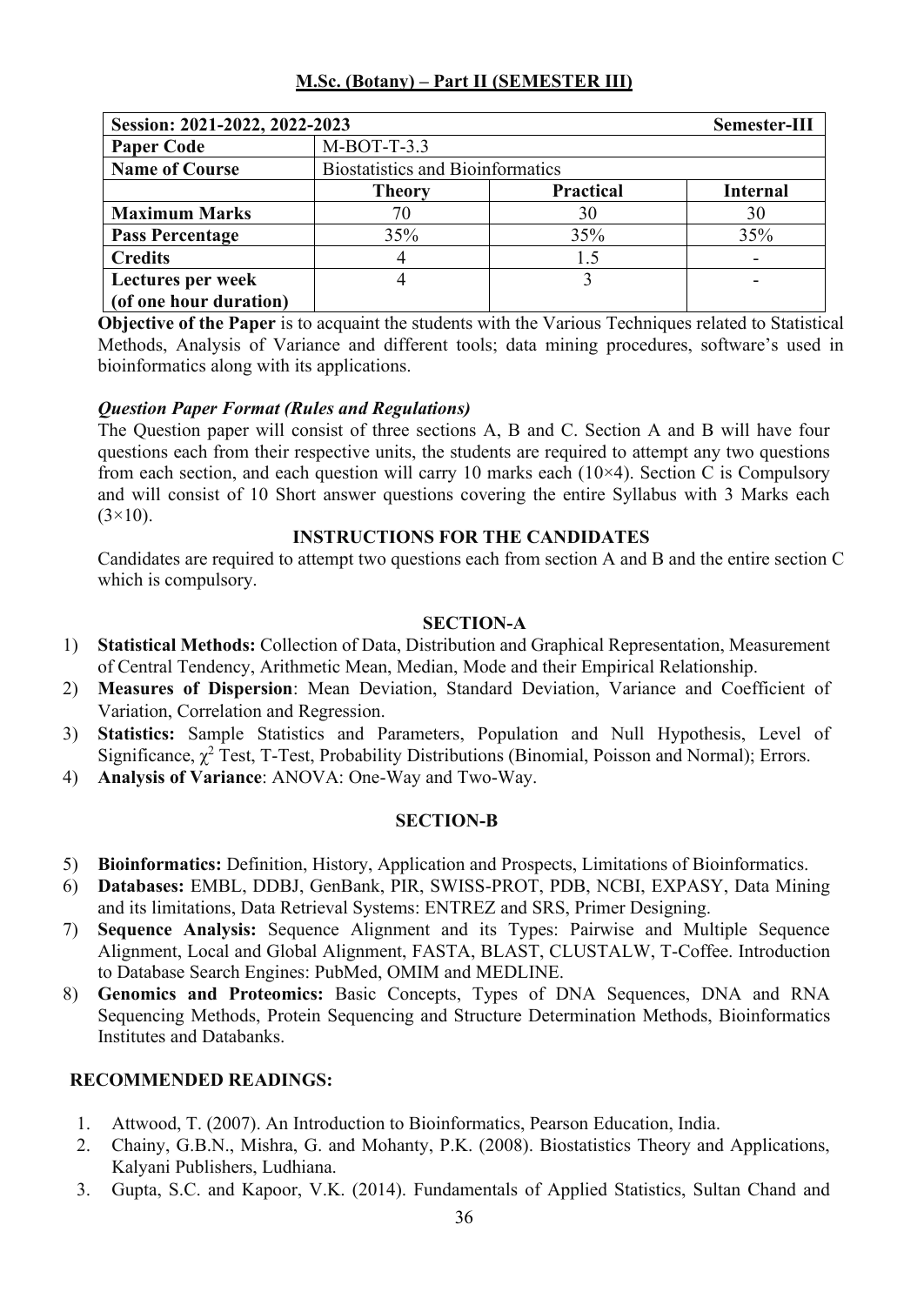Sons, New Delhi.

- 4. Gurumani, N. (2008). An Introduction to Biostatistics, M.J.P. Publishers, Chennai.
- 5. Panse, V. G. and Sukhatme, P.V. (1995). Statistical Methods for Agricultural Workers, ICAR, New Delhi.
- 6. Rastogi, S.C., Mendiratta, N. and Rastogi, P. (2013). Bioinformatics Methods and Applications. PHI Learning Pvt. Ltd., Delhi.
- 7. Rastogi, V.B. (2011). Fundamentals of Biostatistics, Ane Books Pvt. Ltd., New Delhi.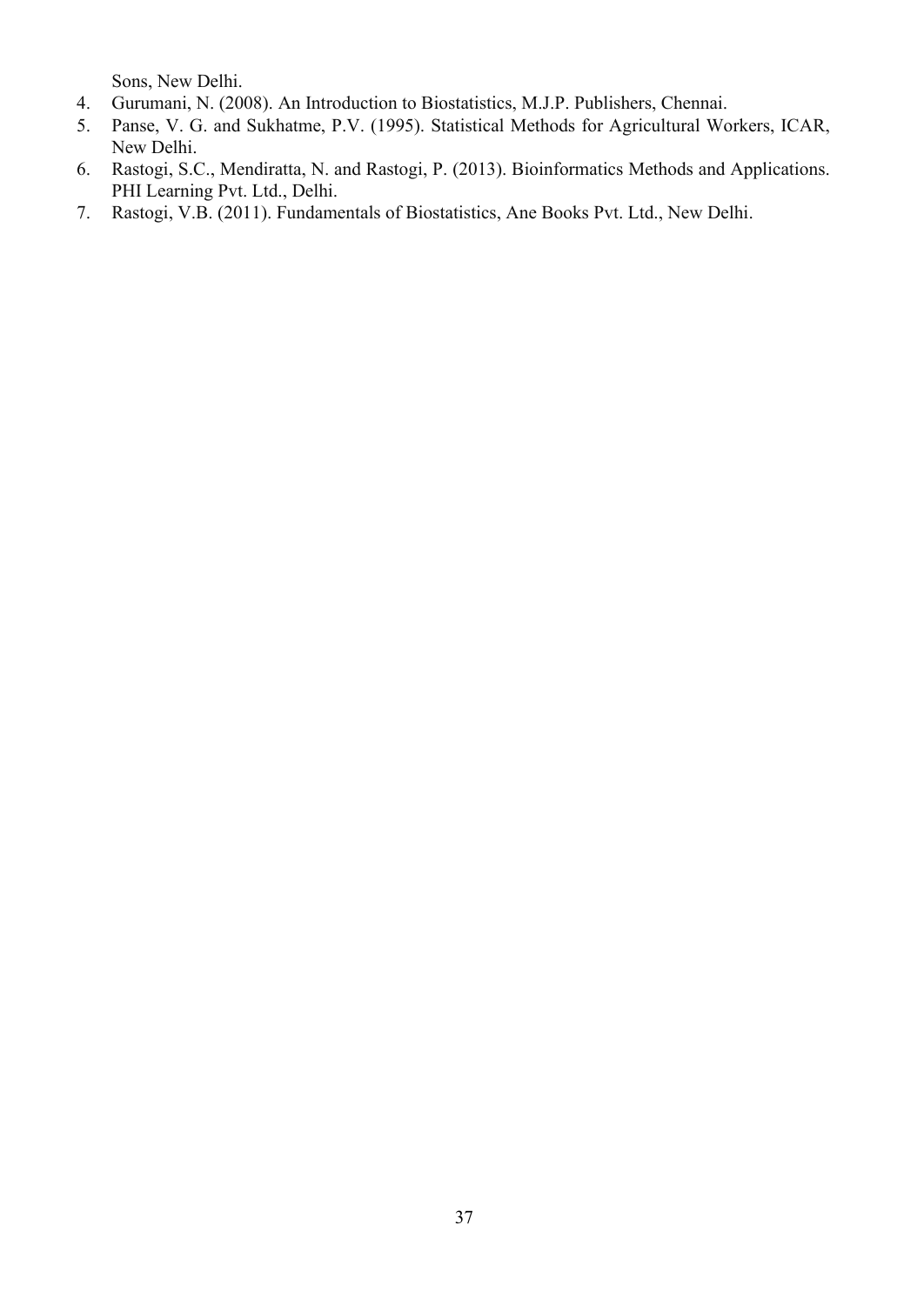| Session: 2021-2022, 2022-2023 |               |                                          | Semester-III    |  |
|-------------------------------|---------------|------------------------------------------|-----------------|--|
| <b>Paper Code</b>             | $M-BOT-T-3.4$ |                                          |                 |  |
| <b>Name of Course</b>         |               | Systematics and Diversity of Angiosperms |                 |  |
|                               | <b>Theory</b> | <b>Practical</b>                         | <b>Internal</b> |  |
| <b>Maximum Marks</b>          | 70            | 30                                       | 30              |  |
| <b>Pass Percentage</b>        | 35%           | 35%                                      | 35%             |  |
| <b>Credits</b>                |               | 1.5                                      |                 |  |
| Lectures per week             |               |                                          |                 |  |
| (of one hour duration)        |               |                                          |                 |  |

**Objective of the Paper** Objective of the paper is to acquaint the students about the Evolutionary trends in Angiosperm Systematics and Phylogeny of Angiosperms, Systems of Angiosperm Classification, International Nomenclature Code and socio-economic importance of angiosperms.

## *Question Paper Format (Rules and Regulations)*

The Question paper will consist of three sections A, B and C. Section A and B will have four questions each from their respective units, the students are required to attempt any two questions from each section, and each question will carry 10 marks each  $(10\times4)$ . Section C is Compulsory and will consist of 10 Short answer questions covering the entire Syllabus with 3 Marks each  $(3\times10)$ .

#### **INSTRUCTIONS FOR THE CANDIDATES**

Candidates are required to attempt two questions each from section A and B and the entire section C which is compulsory.

## **Section A**

- 1. General evolutionary trends and criteria of primitive and advance taxa of flowering plants. Morphology of stamens and carpels- a brief account.
- 2. A brief account and theories related to the origin of Angiosperms.
- 3. Salient features of various systems of classification (Bentham & Hooker, Engler and Prantl, Hutchinson, Cronquist, Takhtajan).
- 4. Salient features of International code of Botanical Nomenclature (Principles, Ranks of taxa, typification, Principle of priority and citation of authors' names); Brief account of Angiosperm phylogeny group (APG) classification.

- 5. A brief account on herbarium, Botanical gardens, floras, computer applications and GIS. Relevance of taxonomy to plant conservation.
- 6. Salient features and socio-economic importance of the following Dicots families: Nymphaeaceae, Magnoliaceae, Moraceae, Myrtaceae, Anacardiaceae, Sapindaceae, Meliaceae, Tiliaceae
- 7. Salient features and socio-economic importance of the following Dicots families: Amaranthaceae, Apocynaceae, Rubiaceae, Bignoniaceae, Polygonaceae, Sapotaceae, Scrophulariaceae, Lamiaceae.
- 8. Salient features and socio-economic importance of the following Monocot families: Orchidaceae, Amaryllidaceae, Araceae, Agavaceae, Cyperaceae and Poaceae.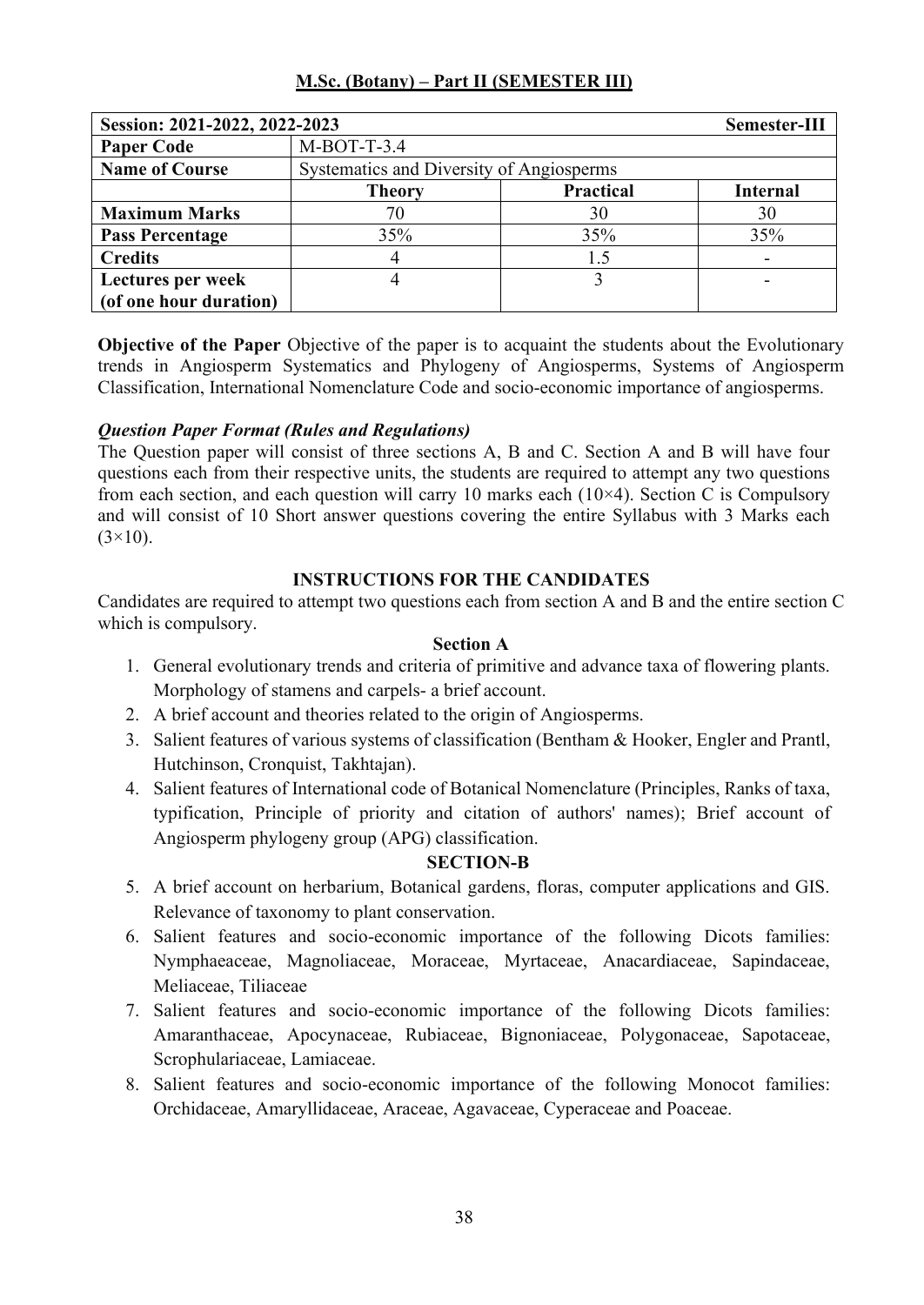- 1) Dutta, S.C. (2015). Systematic Botany, New Age International (P) Ltd. Publications.
- 2) Grant, W.F. (1984). Plant Biosystematics, Academic Press, London.
- 3) Jones, S.B., Jr. and Luchsinger, A.E. (1986). Plant Systematics, (2nd Edition), Mc. Graw-Hill Book Co., New York.
- 4) Lawrence, G.H.M. (1951). Taxonomy of Vascular Plants, Oxford & IBH, New Delhi.
- 5) Panday, B.P. (2009). Taxonomy of Angiosperms, S. Chand and Company Pvt. Ltd, New Delhi.
- 6) Radford, A.E. (1986). Fundamentals of Plant Systematics, Harper and Row Publishing, U.S.A.
- 7) Simpson, M.G. (2010). Plant Systematics, (2nd Edition), Elsevier Academic Press.
- 8) Singh, G. (2019). Plant Systematics: An Integrated Approach. CRC Press, Taylor and Francis, Florida, USA.
- 9) Singh, V. and Jain D.K. (1997). Taxonomy of Angiosperms, (2nd Edition), Rastogi Publishers, Meerut, (UP).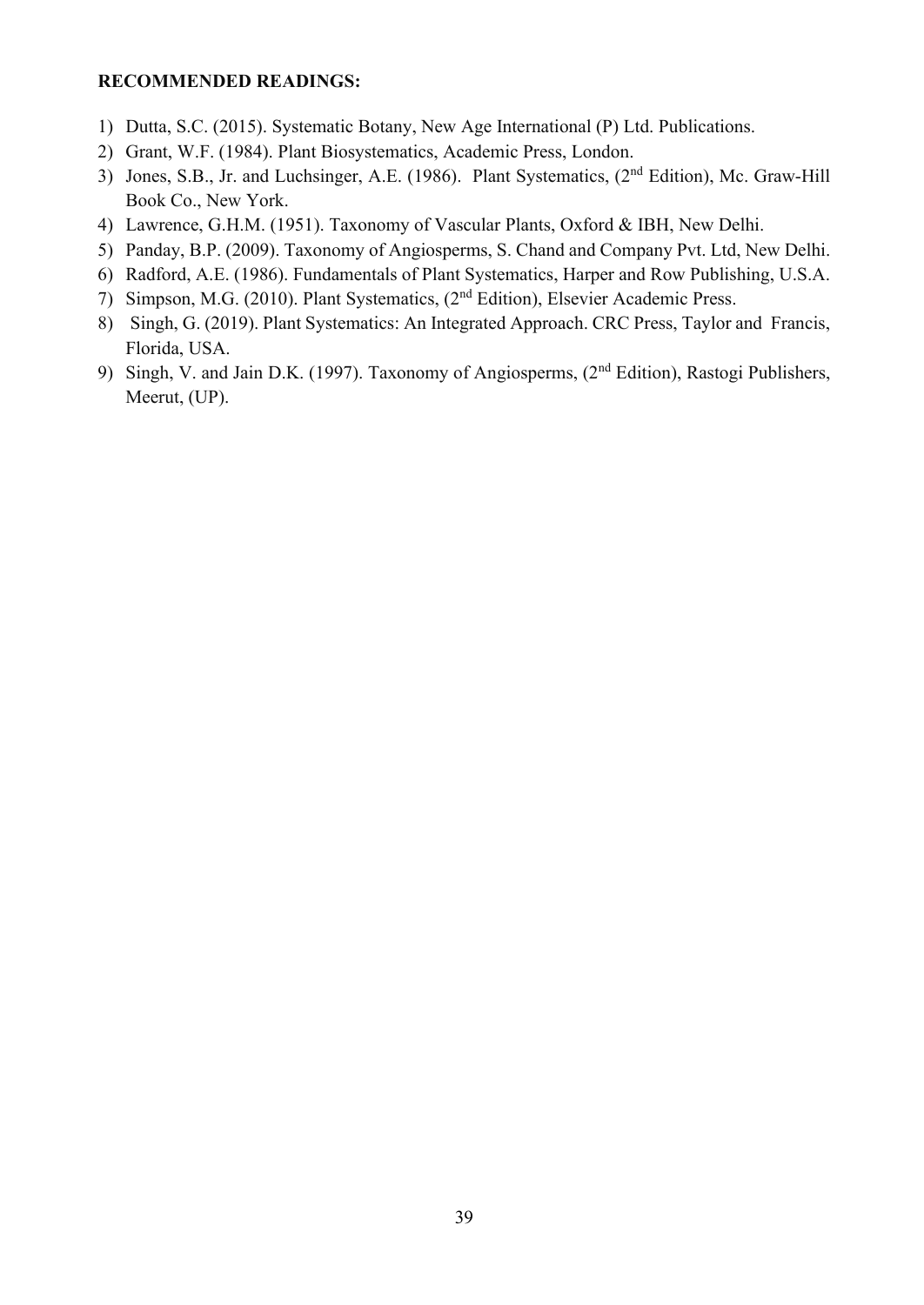| Session: 2021-2022, 2022-2023 |                                            |                  | Semester-III    |
|-------------------------------|--------------------------------------------|------------------|-----------------|
| <b>Paper Code</b>             | $M-BOT-T-3.5$                              |                  |                 |
| <b>Name of Course</b>         | Principles of Plant Pathology (Optional i) |                  |                 |
|                               | <b>Theory</b>                              | <b>Practical</b> | <b>Internal</b> |
| <b>Maximum Marks</b>          | 70                                         | 30               | 30              |
| <b>Pass Percentage</b>        | 35%                                        | 35%              |                 |
| <b>Credits</b>                |                                            | 1.5              |                 |
| Lectures per week             |                                            |                  |                 |
| (of one hour duration)        |                                            |                  |                 |

**Objective of the Paper** is to give knowledge to the students about the Concept of Disease and Disease Management in plants, disease epidemiology, epiphytotics and disease appraisal. The students will also learn about Mechanism of Pathogen Attack and Defense Mechanisms adopted by Plants during Pathogen Attack.

# *Question Paper Format (Rules and Regulations)*

The Question paper will consist of three sections A, B and C. Section A and B will have four questions each from their respective units, the students are required to attempt any two questions from each section, and each question will carry 10 marks each (10×4). Section C is Compulsory and will consist of 10 Short answer questions covering the entire Syllabus with 3 Marks each (3×10).

## **INSTRUCTIONS FOR THE CANDIDATES**

Candidates are required to attempt two questions each from section A and B and the entire section C which is compulsory.

## **SECTION-A**

- 1) **Introduction:** A Brief Account of Scope and Objectives of Plant Pathology, Concept of Disease in Plants, Major Causes and Symptoms of Plant Diseases.
- 2) **Epidemiology:** The Seasonal Carry-Over of Plant Pathogens, their Dispersal and Factors Influencing Dispersal.
- 3) **Epiphytotics and Disease Forecasting:** Spread of Pathogens within Crop Areas; Pathogenesis and various Factors: Plant, Pathogenic, Biotic and Environmental Epiphytotics and its Types, Disease Forecasting and its Methods.
- 4) **Disease Appraisal:** Pathometry, The Assessment of Disease Incidence and Crop Loss, Various Methods (Statistical Methods excluded).

- 5) **Mechanism of Pathogen Attack:** Pre-Penetration, Penetration and Post-Penetration; Host Range; Pathogenesis, Various Stages in the Development of Disease including Molecular Basis of Pathogenesis.
- 6) **Chemical Weapons:** Role of Enzymes, Microbial Toxins, Growth Regulators and Polysaccharides in Disease Development.
- 7) **Results of Infection:** Impact of Infection on Morphological, Anatomical and Physiological Aspects with Particular Reference to Translocation of Water and Nutrients, Respiration, Photosynthesis and Nitrogen Metabolism.
- 8) **Mechanism of Defense**: Pre- Infection and Post- Infection Defense Mechanisms including Signaling Pathway leading to Activation of Defense Responses. Role of Transgenic and RNA Silencing in Plant Defense, Genetics of Plant-Pathogen Interaction, Horizontal and Vertical Resistance, Gene for Gene Hypothesis.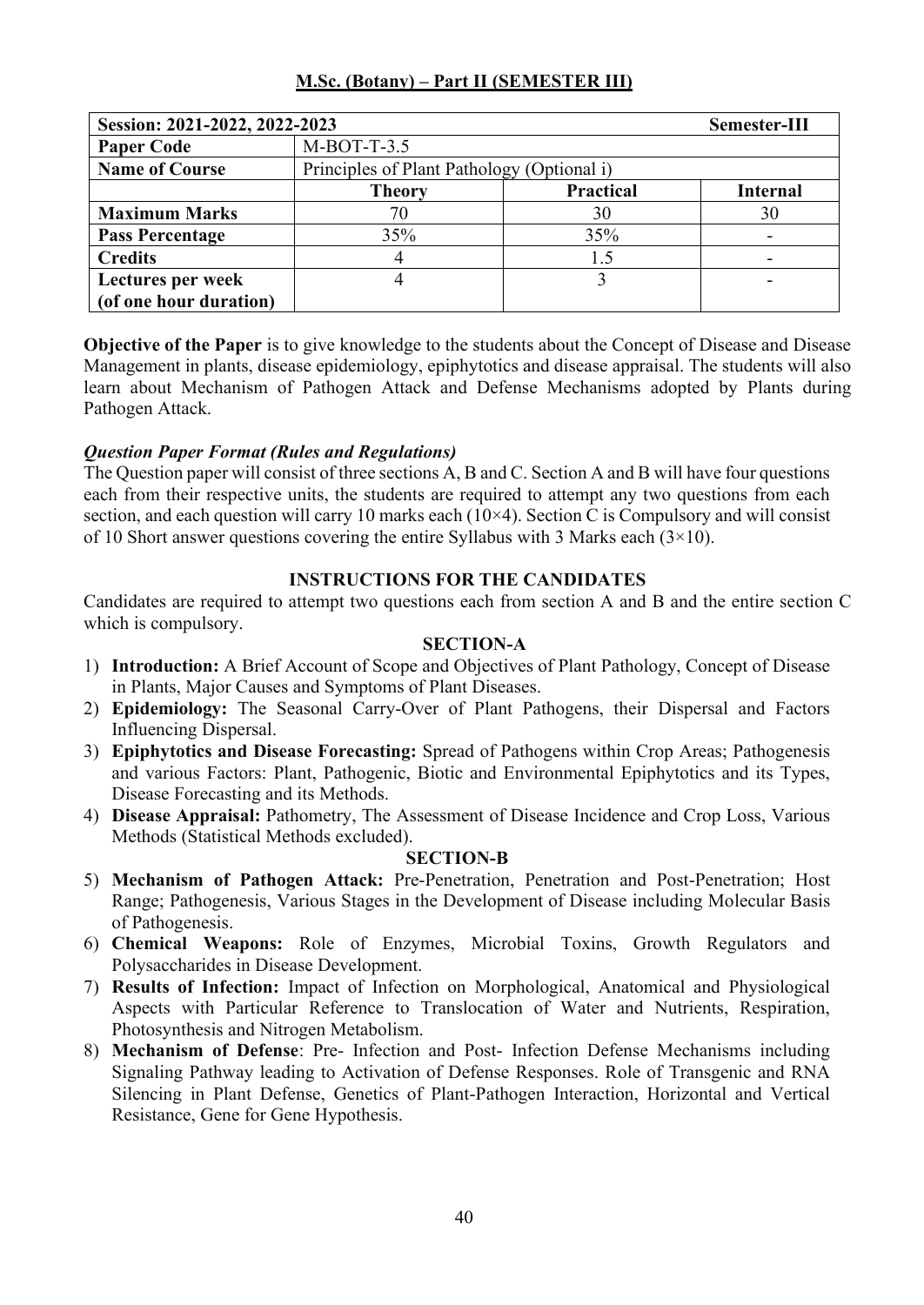- 1. Agrios, G.N. (2005). Plant Pathology, Academic Press, New York.
- 2. Chandniwala, K.M. (1996). An Introduction to Plant Pathology, Anmol Publications, Pvt. Ltd., New Delhi.
- 3. Heald, F.D. (2016). Manual of Plant Diseases (Volume 1 & 2), Biotech Books, New Delhi.
- 4. Mehrotra, R.S. (2013). Fundamentals of Plant Pathology, Tata McGraw Hill Publishing Co., Pvt. Ltd., New Delhi.
- 5. Singh, R.S. (2009). Principles of Plant Pathology, Oxford and IBH Publishing Co., Pvt. Ltd., New Delhi.
- 6. Wheeler, H. (2012). Plant Pathogenesis, Springer-Verlag, Berlin Heidelberg.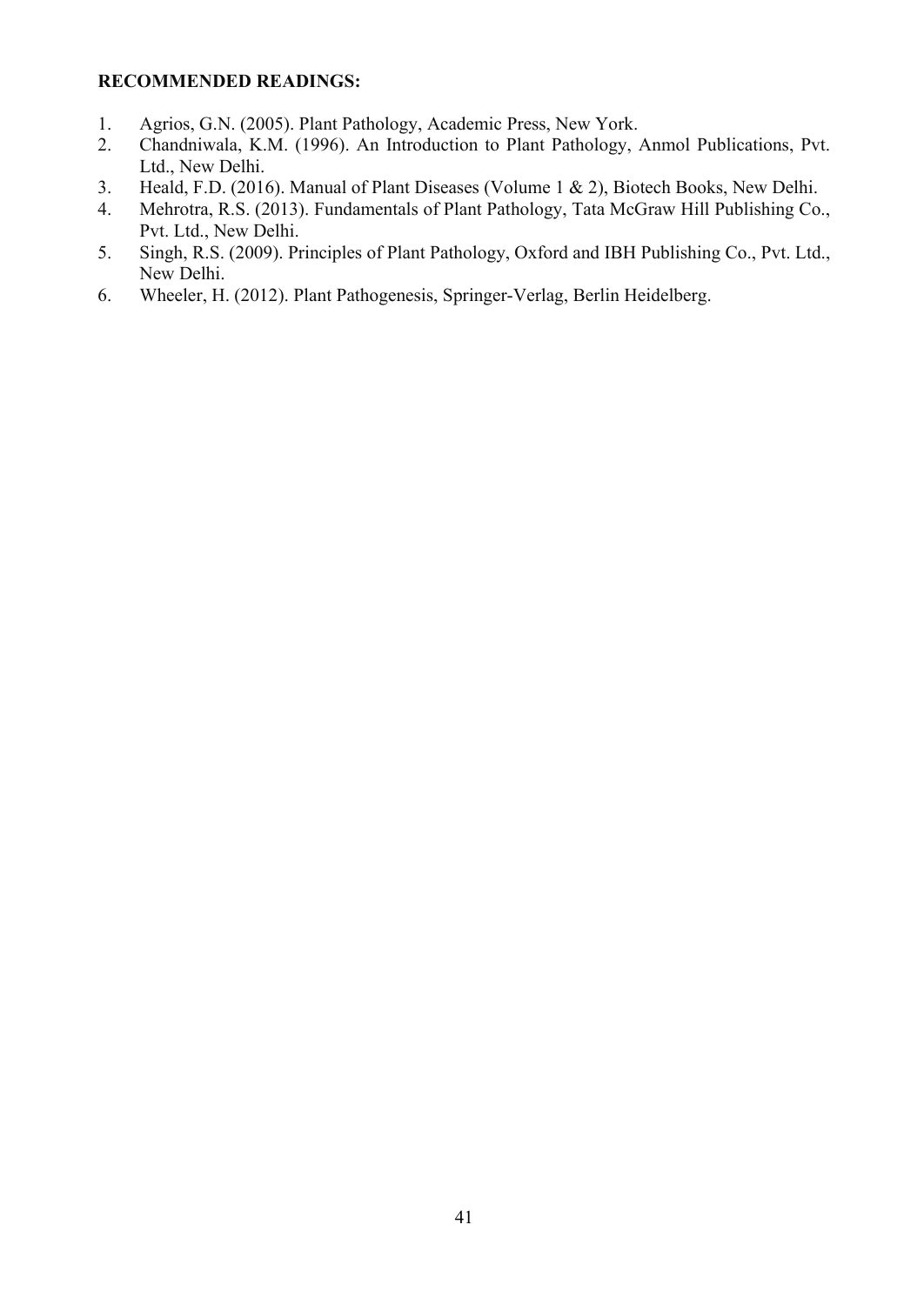| Session: 2021-2022, 2022-2023 |               |                                    | Semester-III    |  |
|-------------------------------|---------------|------------------------------------|-----------------|--|
| <b>Paper Code</b>             | $M-BOT-T-3.6$ |                                    |                 |  |
| <b>Name of Course</b>         |               | Evolutionary Biology (Optional ii) |                 |  |
|                               | <b>Theory</b> | <b>Practical</b>                   | <b>Internal</b> |  |
| <b>Maximum Marks</b>          | 70            | 30                                 | 30              |  |
| <b>Pass Percentage</b>        | 35%           | 35%                                | 35%             |  |
| <b>Credits</b>                | 4             | 1.5                                |                 |  |
| Lectures per week             | 4             |                                    |                 |  |
| (of one hour duration)        |               |                                    |                 |  |

**Objective of the Paper** is to acquaint the students with the different theories of evolution and the processes involved in the origin and evolution of prokaryotes and eukaryotes. The knowledge required to design, execute, and analyze the results of genetic experimentation in animals and plants model systems.

## *Question Paper Format (Rules and Regulations)*

The Question paper will consist of three sections A, B and C. Section A and B will have four questions each from their respective units, the students are required to attempt any two questions from each section, and each question will carry 10 marks each  $(10\times4)$ . Section C is Compulsory and will consist of 10 Short answer questions covering the entire Syllabus with 3 Marks each  $(3\times10)$ .

#### **INSTRUCTIONS FOR THE CANDIDATES**

Candidates are required to attempt two questions each from section A and B and the entire section C which is compulsory.

### **SECTION-A**

- 1) **Emergence of Evolutionary Thoughts**: Darwinism and Lamarckism, spontaneous mutations, Evolutionary Synthesis.
- 2) **Unicellular evolution**: Origin of Biomolecules; Abiotic synthesis of organic monomers and polymers; Oparin-Haldane hypothesis, Coacervate, Prokaryotic and Eukaryotic cellular evolution, Photosynthesis and Aerobic metabolism. Origins of unicellular and multicellular organisms.
- 3) **Paleobotany:** Geological time scale, its stratification and evolution of major plant groups.
- 4) **Molecular Evolution:** Evolution and variation in Plant Chloroplast, Mitochondrial and Nuclear Genome, Rates of Genomic Evolution, Concepts of Neutral Evolution, Adaptive Radiation and Divergence evolution, Convergence (with special reference to tree growth habit), Molecular Clocks.

- 5) **Speciation**: Allopatric and Sympatric modes, Anagenesis and Cladogenesis, Levels of Evolutionary Change (micro and macroevolution), Role of Polyploidy and Hybridization in Speciation, Convergent, Divergent and Co-evolution.
- 6) **Molecular Tools in Phylogeny**: Classification and identification, Protein and Nucleotide sequence analysis, origin of new genes and proteins, Gene duplication and Divergence.
- 7) **Population Genetics**: Genetic structure of population –Gene pool, Genotype Frequency, Allelic frequency, Hardy-Weinberg Principle, Factors affecting Gene Frequency, Kinds of selection.
- 8) Fisher's Genetic Variance, Genetic load, Genetic death, Genetic variation in natural populations at Protein and DNA level.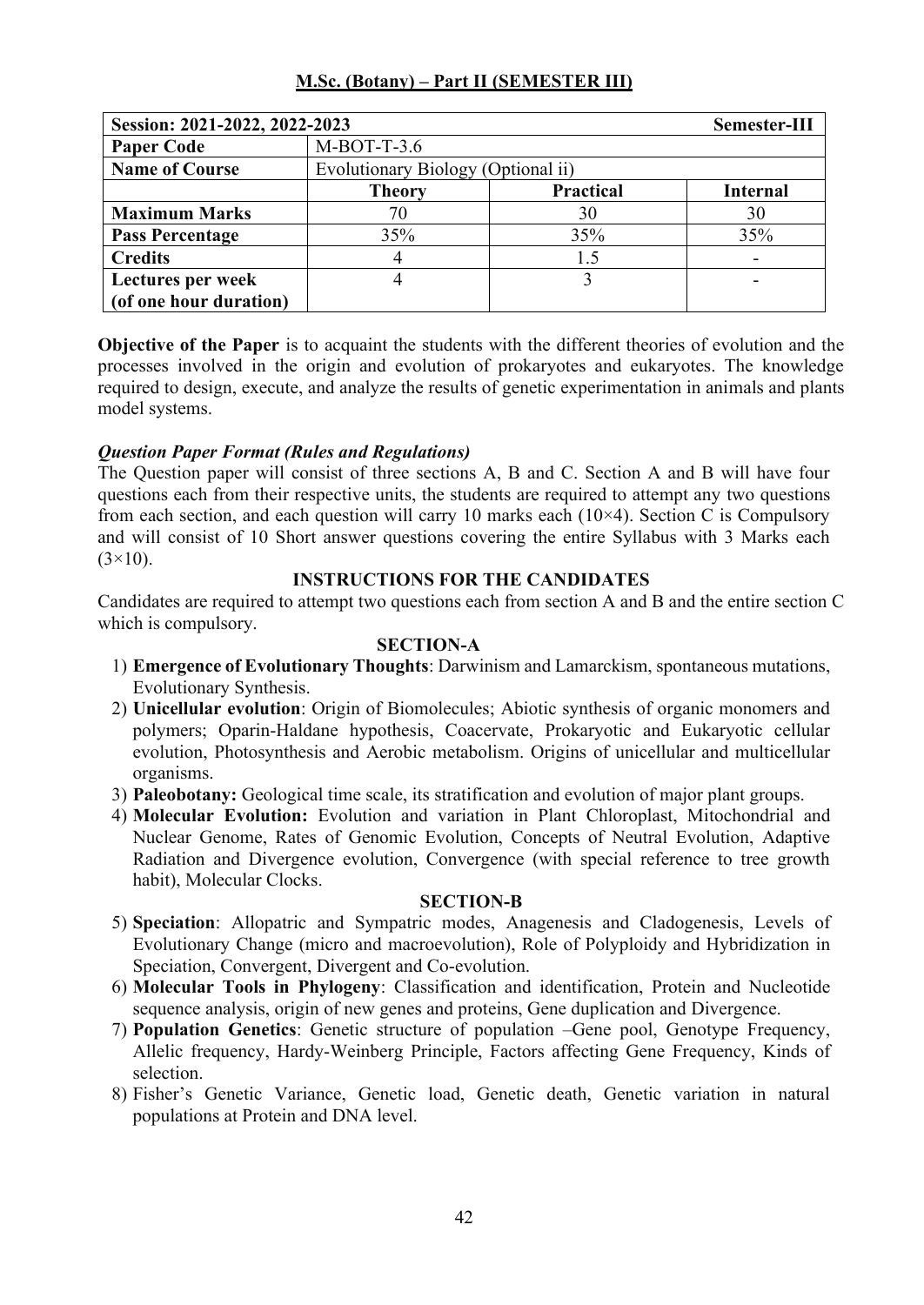- 1. Avise, J.C. (2004). Molecular Markers, Natural History and Evolution (2<sup>nd</sup> Edition) Sinauer Associates, Inc., Sunderland, Massachusetts
- 2. Coyne, J.A. and Orr, A.H. (2004). Speciation Sinauer Associates, Inc., Sunderland, Massachusetts
- 3. Douglas, J.F. (2005). Evolutionary Biology (3rd Edition) Sinauer Associates, Inc., Sunderland, **Massachusetts**
- 4. Freeman, S. and Harron, C.J. (2006). Evolutionary Analysis (4<sup>th</sup> Edition) Prentice Hall, Inc. Pearson, NJ
- 5. Gould, S.J. (1997). Ever Since Darwin, Reflections in Natural History. W.W. Norton and company Net work
- 6. Gould, S.J. (2002). The Structure of Evolutionary Theory. Harvard University Press, Cambridge, Massachusetts
- 7. Gottlieb, L.D. and Jain, S.K. (2012). Plant Evolutionary Biology, Chapman and Hall, NewYork.
- 8. Niklas, K.J. (1997). The Evolutionary Biology of Plants,The University of Chicago Press, Chicago and London.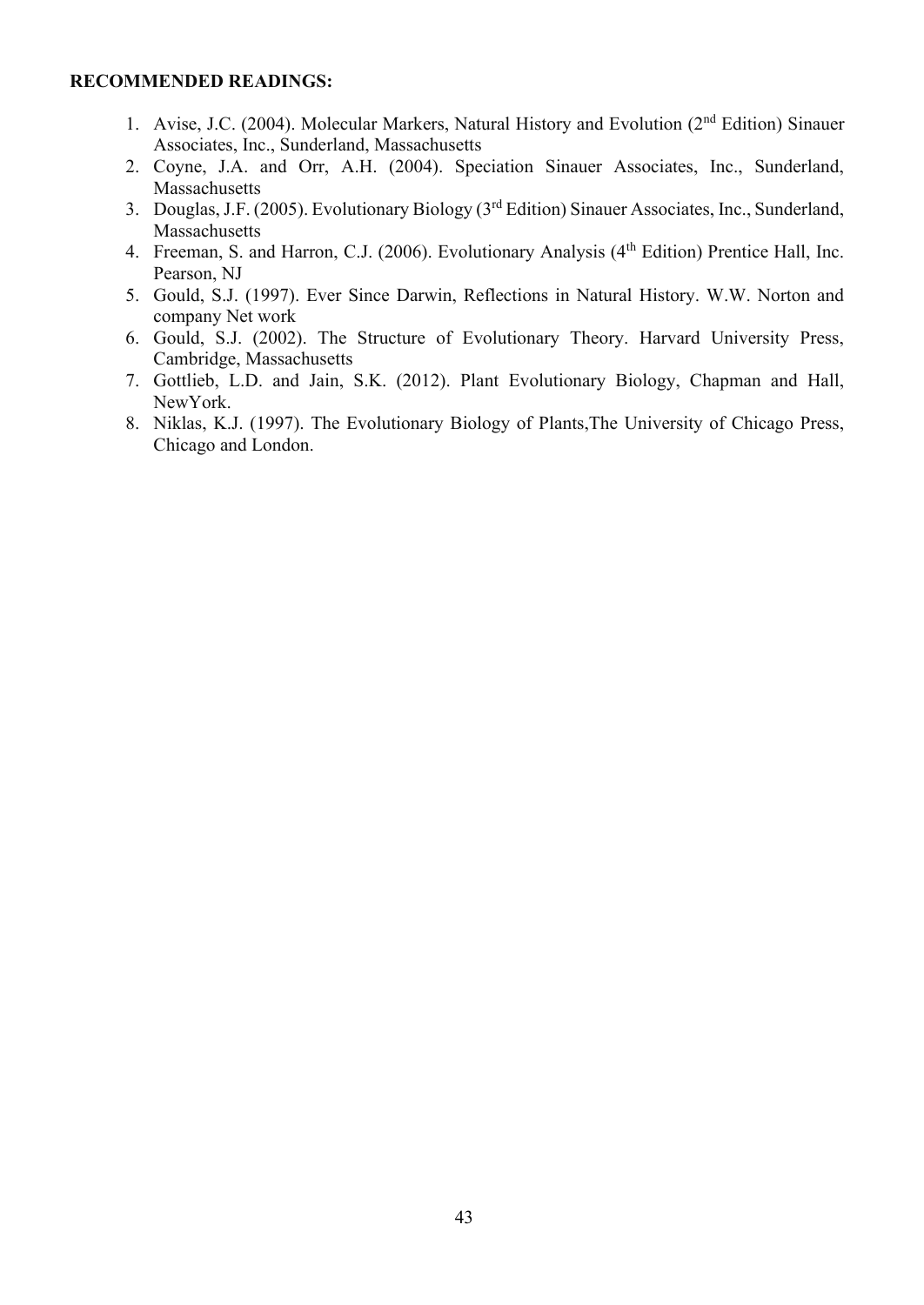| Session: 2021-2022, 2022-2023 |                                           | Semester-III |
|-------------------------------|-------------------------------------------|--------------|
| <b>Paper Code</b>             | $M-BOT-L-3.1$                             |              |
| <b>Practical Paper</b>        | Pertaining to M-BOT-T-3.1 and M-BOT-T-3.2 |              |
| <b>Maximum Marks</b>          | 60                                        |              |
| <b>Pass Percentage</b>        | 35%                                       |              |
| <b>Credits</b>                |                                           |              |

## **M-BOT-T-3.1 Plant Anatomy and Reproduction (List of Practicals)**

- 1. To Study RAM and SAM from Slides/ Diagrams.
- 2. To Study the Anatomy of Dicot and Monocot Root, Stem and Leaf.
- 3. To Study the Anomalous Structure in T.S. Stem of *Boerhaavia*, *Nyctanthes*, *Mirabilis, Bougainvillea* and *Pyrostegia*.
- 4. To Study Types of Stomata.
- 5. To Compare the  $C_3$  and  $C_4$  Leaf Anatomy.
- 6. To Study the details of Reproductive Parts of Flower: *Hibiscus*, *Tabernaemontana, Solanum, Lathyrus, Helianthus, Thevetia, Cassia, Jasminum, Jatropha*and *Clerodendron*.
- 7. Structure of Young and Mature Anthers.
- 8. Study of Various Types of Ovules.
- 9. Study of Various Types of Embryo Sacs and Endosperms
- 10. Study of Various Artificial Methods of Vegetative Reproduction: Cutting, Budding, Grafting, Layering, Micropropagation.
- 11. To Test the Viability of Different Types of Seeds with help of Tetrazolium Test.
- 12. Isolation of Zygotic, Globular, Heart shaped, Torpedo shaped and Mature Embryo from suitable Seeds.
- 13. *In Vitro* Pollen Germination using Hanging Drop, Sitting Drop, Suspension and Surface Cultures.
- 14. Study of Microsporogenesis and Gametogenesis using Anthers of *Allium, Zea, Ipomea* and *Hibiscus*.

## **M-BOT-T-3.2 Ecology and Phytogeography (List of Practicals)**

- 1. To Draw Ecological Pyramids based on Number, Biomass and Energy Utilization.
- 2. To Study World Soil Map based Bioclimatic Zones.
- 3. To Determine the Biomass in terms of Fresh Mass, Dry Mass, Moisture Content of the given Plant sample by Harvest Method.
- 4. To Determine Minimum Area required for Quadrate to Study Plant Community in an assigned Locality by Species Area Curve Method.
- 5. To Study Frequency, Density and Abundance of an assigned Protected and Unprotected Grassland Plant Community.
- 6. To Study Species Diversity (Richness and Evenness), Index of Dominance, Similarity Index, Dissimilarity Index and Species Diversity Index in Grazed and Protected Grassland.
- 7. To Determine the Basal Area of Herbs in an Assigned Grassland Locality.
- 8. To Study the Phytogeographical Regions of the World on the basis of the Map provided to you.
- 9. To demarcate different Biomes on the World map.
- 10. To Study World Soil Map based on Bioclimatic Zones.
- 11. Introduction to Digital Image Processing Software ENVI.
- 12. Importing Satellite Data and Familiarization with Basic functions of ENVI.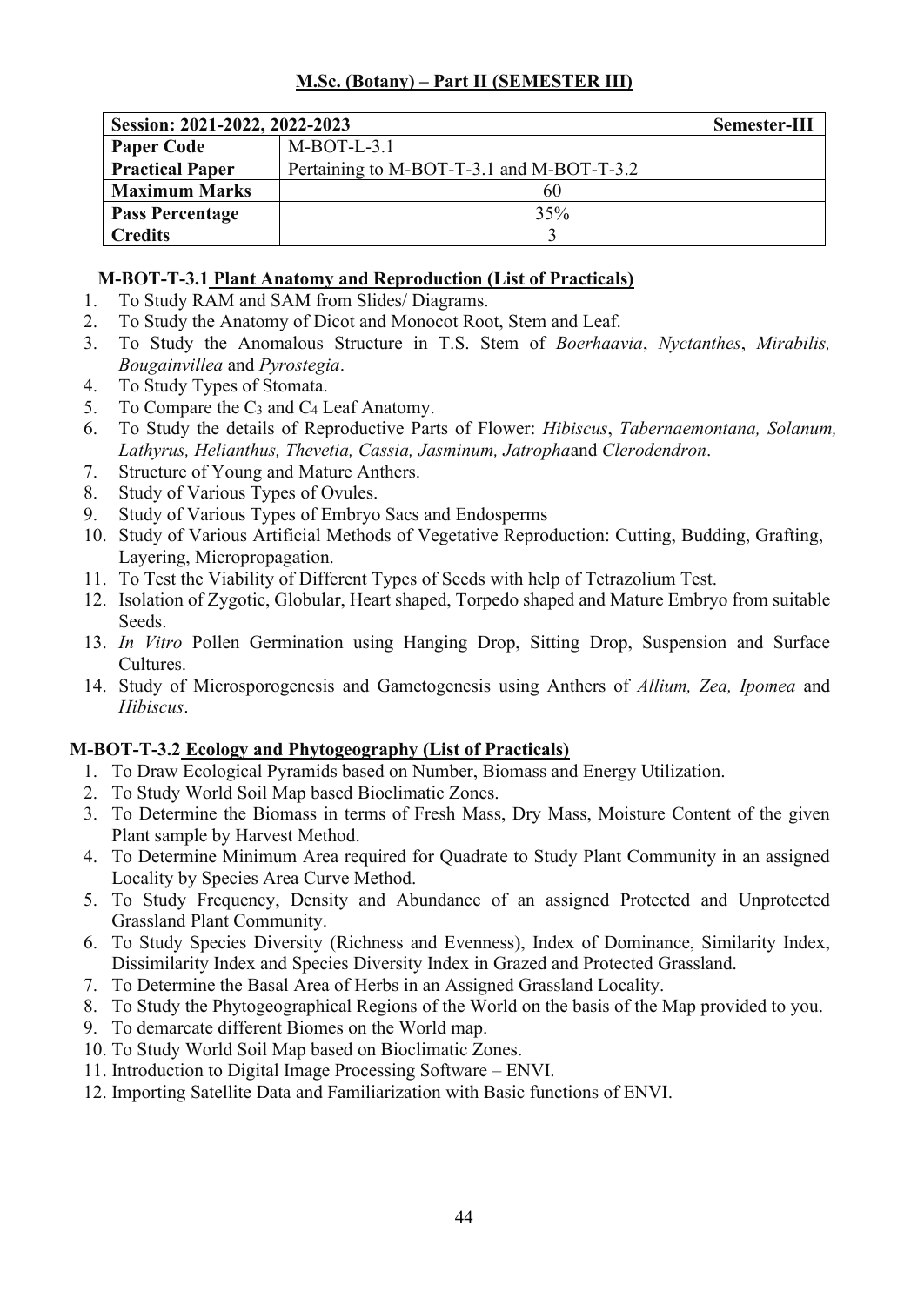| Session: 2021-2022, 2022-2023 |                                           | Semester-III |
|-------------------------------|-------------------------------------------|--------------|
| <b>Paper Code</b>             | $M-BOT-L-3.2$                             |              |
| <b>Practical Paper</b>        | Pertaining to M-BOT-T-3.3 and M-BOT-T-3.4 |              |
| <b>Maximum Marks</b>          | 60                                        |              |
| <b>Pass Percentage</b>        | 35%                                       |              |
| <b>Credits</b>                |                                           |              |

## **M-BOT-T-3.3 Plant Resource and Utilization (List of Practicals)**

- 1. To Study the Different Types of Starch Grains: Wheat, Rice, Maize, Bean, and Potato*.*
- 2. To Study the Morphological and Anatomical Features of the following plants:
	- a) Spices and Condiments*:* Ginger, Haldi, Black pepper, Cardamon, Cinnamon, Clove, Fennel, Coriander, Cumin.
	- *b)* Medical plants: *Aconitum, Allium sativum, Adhatoda vasaka, Aloe, Artemisia, Azadirachta indica, Belladona, Cinchona, Digitalis, Ferula asfoetida, Ginkgo biloba, Ginseng, Glycyrrhiza, Ocimum sanctum, Papaver, Rauvolfia, Nux-vomica.*
	- c) Fibers: *Saccharum munja,* Cotton*, Cannabis*.
	- d) Oil Seeds: Cotton seed, Groundnut*,* Castor, Mustard, Coconut, Sunflower, Soyabean.
- 3. To Study the Raphides in *Eichhorina.*
- 4. To Study the Calcium Carbonate Crystals (Cystolith) in *Ficus.*
- 5. To Study Different Types of Woods for Texture and Density.

## **M-BOT-T-3.4 Systematics and Diversity of Angiosperms (List of Practicals)**

- 1. General description of flower in technical terms.
- 2. Description of different types of inflorescences and fruits in angiosperms.
- 3. Description of leaf type on the basis of shape of lamina, margins, base, tips, phyllotaxy, venation, leaf modification and placentation.
- 4. Description of following flowers in technical terms and their derivation up to the family level on basis of key:

*Anagalis arvensis, Stellaria media/Spergula, Majus japonicus/Antirrhinum, Solanum nigrum, Vicia/Lathyrus, Calotropis procera, Cassia fistula, Oxalis corniculata, Acacia, Convolvulus microphylla, Boerhaavia/Bouganivillea, Salvia/Ocimum, Bidens/Tridex, Allium/Asparagus, Hamelia/Gardenia, Jasminum, Clerodendron, Tabernaemontana, Thevetia, Tecoma, Euphorbia/Jatropha, Quisqualis, Fumaria, Coriander/Foeniculum, Polygonum, Tiriticum asetivum, Abutilon* and *Malvastrum*.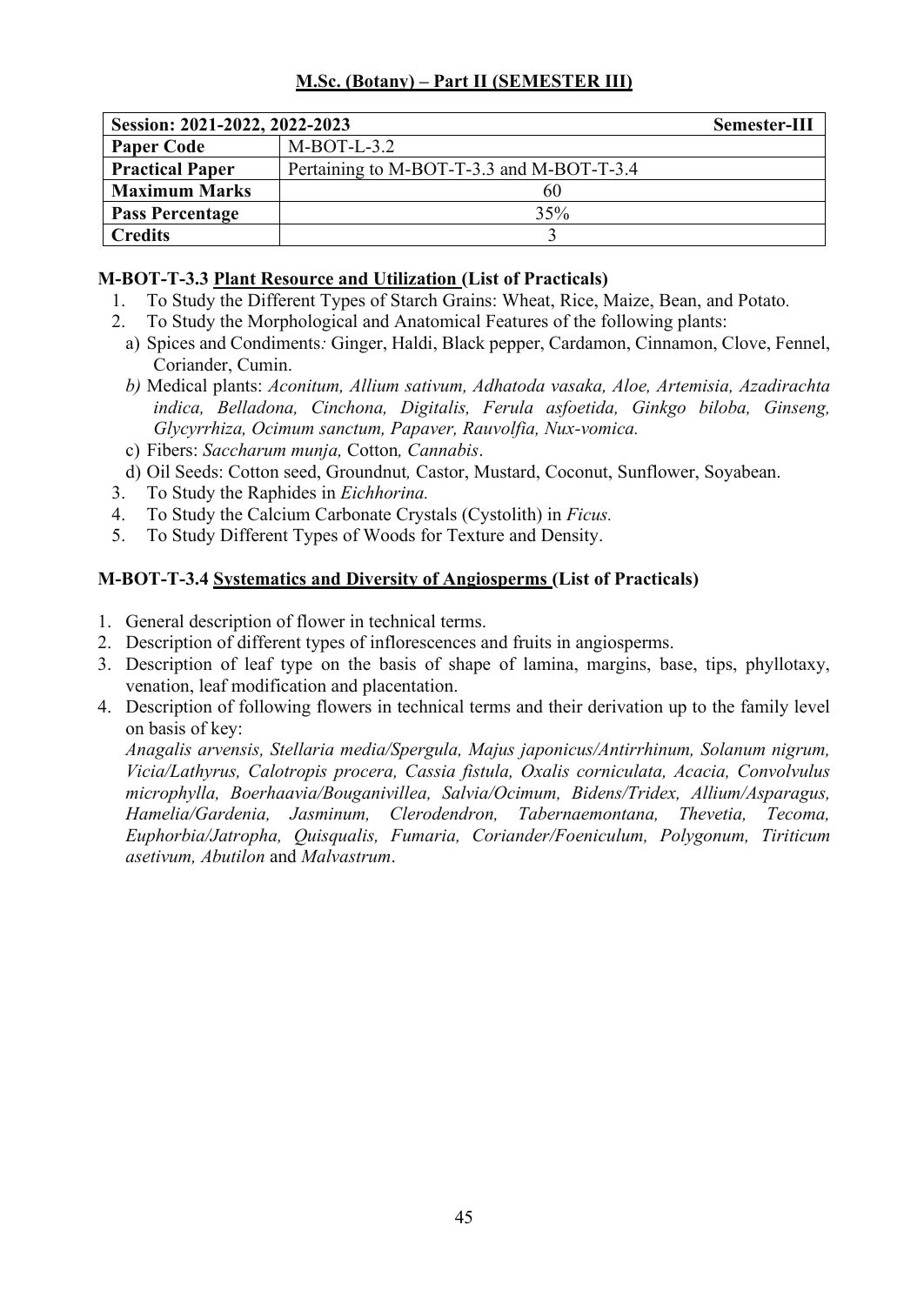| Session: 2021-2022, 2022-2023 |                                      | Semester-III |
|-------------------------------|--------------------------------------|--------------|
| <b>Paper Code</b>             | $M-BOT-L-3.3$                        |              |
| <b>Practical Paper</b>        | Pertaining to M-BOT-3.5 or M-BOT-3.6 |              |
| <b>Maximum Marks</b>          | 30                                   |              |
| <b>Pass Percentage</b>        | 35%                                  |              |
| <b>Credits</b>                |                                      |              |

## **Optional Papers**

## **M-BOT-T-3.5: Principles of Plant Pathology (Optional i)**

1.Acquaintance with Techniques and Stains used in Plant Disease Study.

2.Study of the Disease Symptoms and Histopathological Details of the following:

- I. Oomycota: White Rust of Crucifers (*Albugo candida*), Late Blight of Potato (*Phytophthora infestans*) and Downy Mildew of *Brassica* (*Peronospora parasitica*).
- II. Blastocladiomycota: Brown Spot of Maize (*Physoderma maydis*).
- III. Ascomycota: Stem Galls of Coriander (*Protomyces microsporus*), Powdery Mildew of *Dalbergia* (*Phyllactinia dalbergiae*), Apple Scab (*Venturia inequalis*), Coal Tar Disease (*Rhytisma acerinum*), Blotch of Turmeric (*Taphrina maculans*), Black Spot of Rose (*Diplocarpon rosae*) and False Smut of Rice (*Ustilaginoidea virens*).
- IV.Basidiomycota: Corn Smut (*Ustilago maydis*) and Leaf Smut of Rice (*Entyloma oryzae*),
- V. Mitosporic Fungi: Early Blight of Potato (*Alternaria solani*), Tikka Disease of Groundnut (*Cercospora arachidicola*), Leaf Spot of Spinach/*Lufa* (*Cercospora*), Anthracnose of Chillies (*Colletotrichum capsici*)

## **M-BOT-T-3.6: Evolutionary Biology (Optional ii)**

- 1. Study of plants with reference to their evolutionary significance (adaptations, connecting links, modifications, living fossils (*Equisetum, Ginkgo biloba*).
- 2. Study of Fusion, reduction and symmetry in plants as an evolutionary evidence
- 3. Study of Remoration and Elaboration in suitable plants.
- 4. Hardy-Weinberg Principle-Numerical Problems.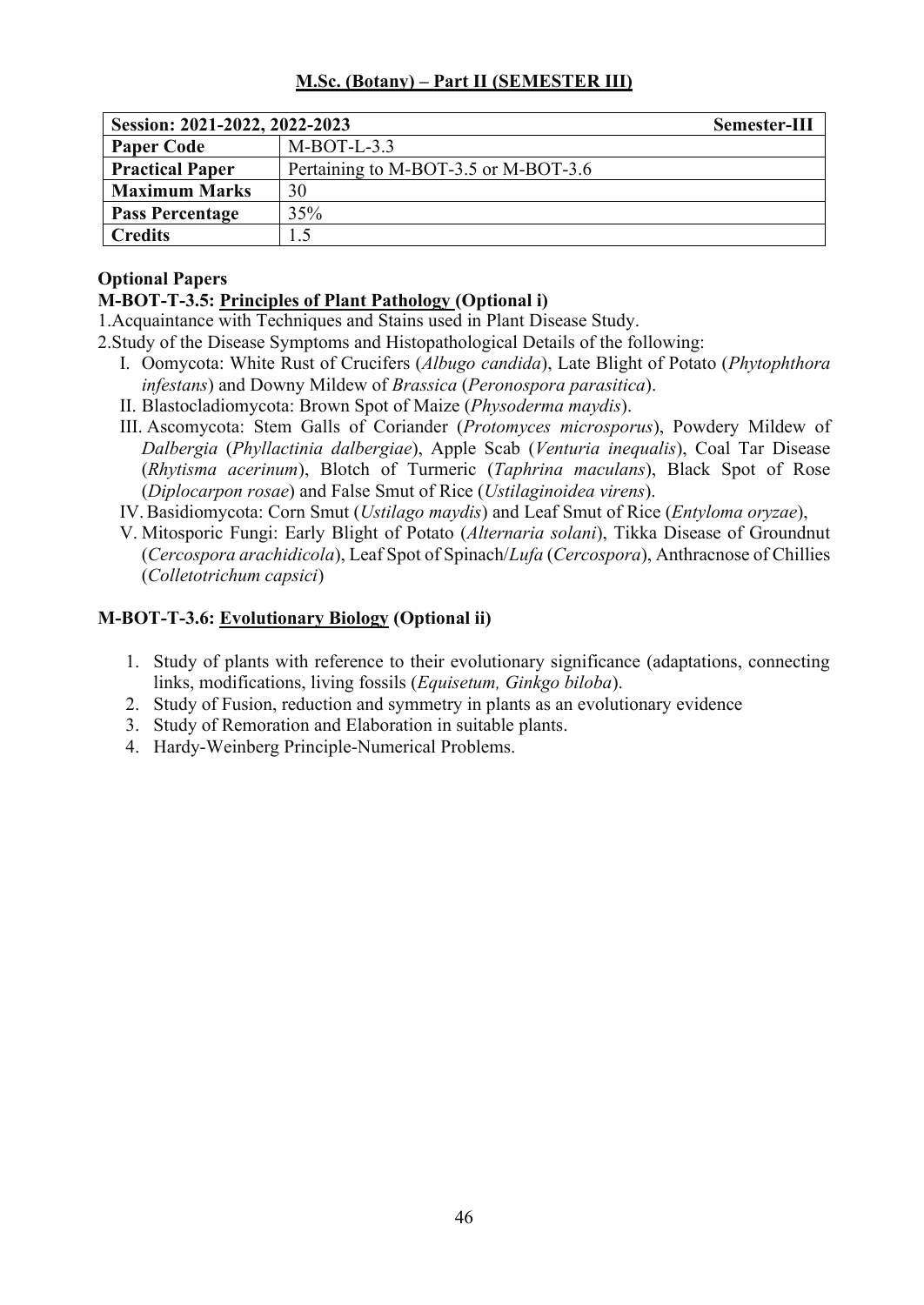| Session: 2021-2022, 2022-2023 |                                  |                  | <b>Semester-IV</b> |
|-------------------------------|----------------------------------|------------------|--------------------|
| <b>Paper Code</b>             | $M-BOT-T-4.1$                    |                  |                    |
| <b>Name of Course</b>         | Crop Genetics and Plant Breeding |                  |                    |
|                               | <b>Theory</b>                    | <b>Practical</b> | <b>Internal</b>    |
| <b>Maximum Marks</b>          | 70                               | 30               | 30                 |
| <b>Pass Percentage</b>        | 35%                              | 35%              | 35%                |
| <b>Credits</b>                |                                  | 1.5              |                    |
| Lectures per week             |                                  |                  |                    |
| (of one hour duration)        |                                  |                  |                    |

**Objective of the Paper** is to acquaint the students about the basic principle of crop genetics, role of qualitative and quantitative traits in determining the genetic variance, reproduction in plants in the role of selection methods and procedure to release new varieties. The details of hybridization, mutation breeding, importance of quality seeds and types & importance of molecular markers is also taught to students.

## *Question Paper Format (Rules and Regulations)*

The Question paper will consist of three sections A, B and C. Section A and B will have four questions each from their respective units, the students are required to attempt any two questions from each section, and each question will carry 10 marks each  $(10\times4)$ . Section C is Compulsory and will consist of 10 Short answer questions covering the entire Syllabus with 3 Marks each  $(3\times10)$ .

## **INSTRUCTIONS FOR THE CANDIDATES**

Candidates are required to attempt two questions each from section A and B and the entire section C which is compulsory.

#### **SECTION – A**

- 1) **Historical Perspectives:** Past Progress and Future needs, Green Revolution, Plant Genetic Resources, Centres of Origin, Gene Pool Concept, Primary, Secondary and Tertiary Gene Pool; Germplasm Evaluation and Conservation, Gene Banks.
- 2) **Qualitative and Quantitative Traits:** Qualitative and Quantitative Traits and their Genetic Behaviour in Segregating Populations, Significance of Polygenic Traits, Component of Genetic Variance, Heritability and Genetic Advance.
- 3) **Reproduction in Plants:** Mode of Reproduction, Genetic Consequences of Self and Cross Fertilization, Mating Systems in Plants, Types, Mechanism and Utility of Self-Incompatibility, Apomixis and Male Sterility in Plant Breeding.
- 4) **Selection Methods and Release of New Varieties:** Plant Introduction and Selection (Pure line Selection, Mass Selection, Recurrent Selection and Clonal Selection) as Methods of Plant Breeding, Release of New Varieties: Evaluation Trials, Tests, Agencies, Registration of New Varieties; Institutions involved in the Release of New Varieties, Ideotype Concept in Plant Breeding; Breeder's Rights.

- 5) **Hybridization:** Procedure, Choice of Parents, Pedigree and Bulk Methods, Back Cross Methods, Composite Crosses, Wide Crosses: Significance, Crossability, Barriers and Methods to overcome. Heterosis Breeding, Hybrid varieties, Synthetic Varieties.
- 6) **Mutation Breeding:** Procedure and Achievements, Haploidy and Polyploidy in Plant Breeding, Mutant Variety Data (MVD)-IAEA.
- 7) **Quality Seeds:** Practices for Quality Seed Production, Seed Certification Procedure, Seed Tests, Maintenance of Improved Seeds.
- 8) **Molecular Markers:** Types of Molecular Markers, Mapping of Molecular markers, Marker Assisted Selection (MAS) for Disease Resistance and Qualitative Trait Loci (QTLs) and Application of MAS in Breeding.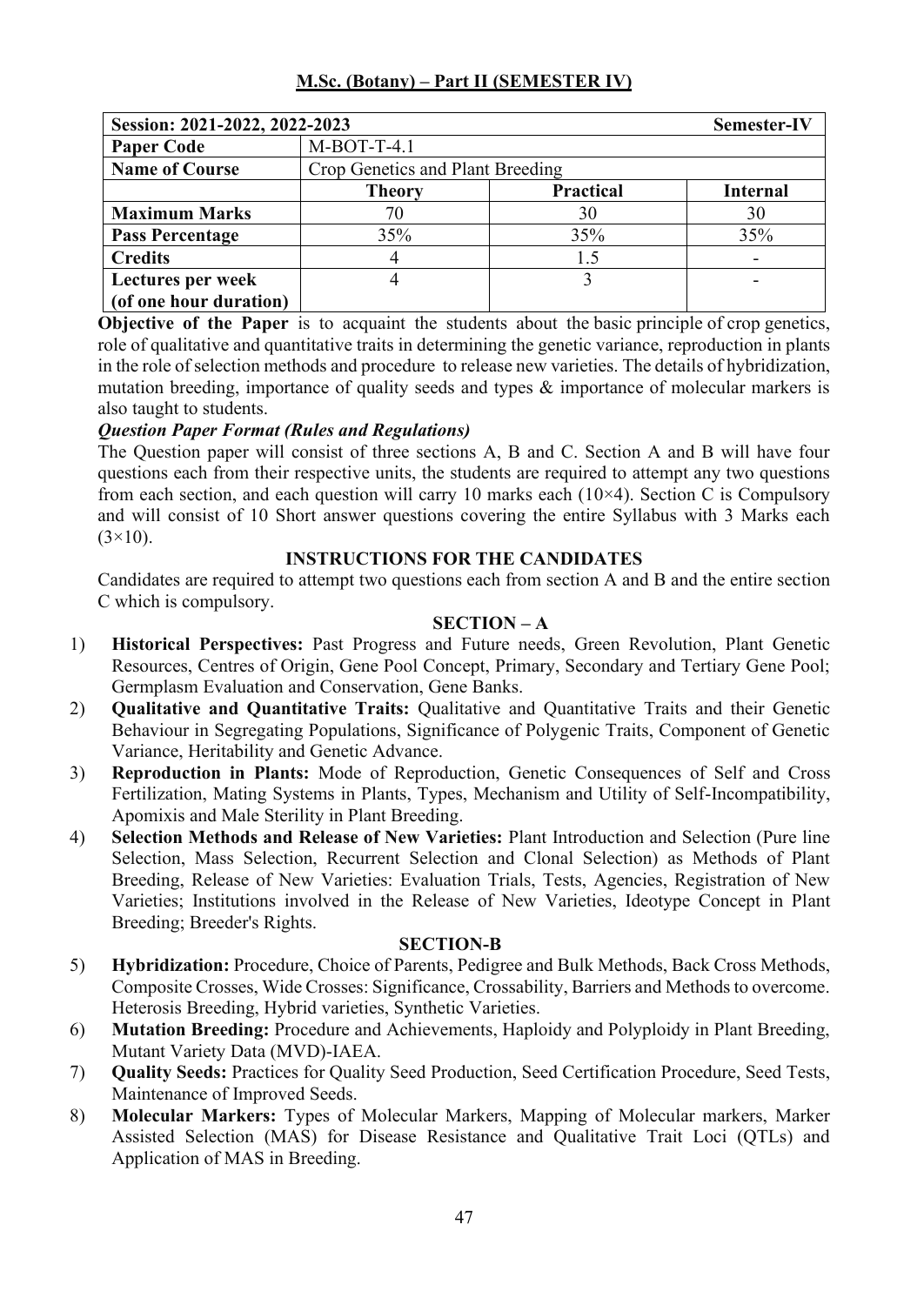- 1. Allard, R.W. (1998). Principles of Plant Breeding, John Wiley and Sons, Inc., Singapore.
- 2. Brown, J., Caligari, P.D.S. and Campos H.A. (2014). Introduction to Plant Breeding, 2nd Edition, Wiley Blackwell, USA.
- 3. Chaudhury, R.C. (2017). Introductory Principles of Plant Breeding, Oxford and IBH Pub. Co. Pvt. Ltd., New Delhi.
- 4. Heyward, M.D., Bosemark, N.O. and Romagosa, I. (1993). Plant Breeding: Principles and Prospects, Chapman and Hall, Madras.
- 5. Poehlman, J.M. (2006). Breeding Field Crops, Van Nostrand Reinhold, New York.
- 6. Principles of Plant Breeding http://krishikosh.egranth.ac.in/handle/1/5810048999 (practical manual)
- 7. Rastogi, V.B. (2007). Fundamentals of Biostatistics, Ane Books India, New Delhi, India.
- 8. Singh, B.D. (2013). Plant Breeding: Principles and Methods, Kalyani Publishers, New Delhi.
- 9. Singh, R.K. and Singh, P.K. (1994). A Manual on Genetics and Plant Breeding, Experimental Techniques, Kalyani Publishers, New Delhi.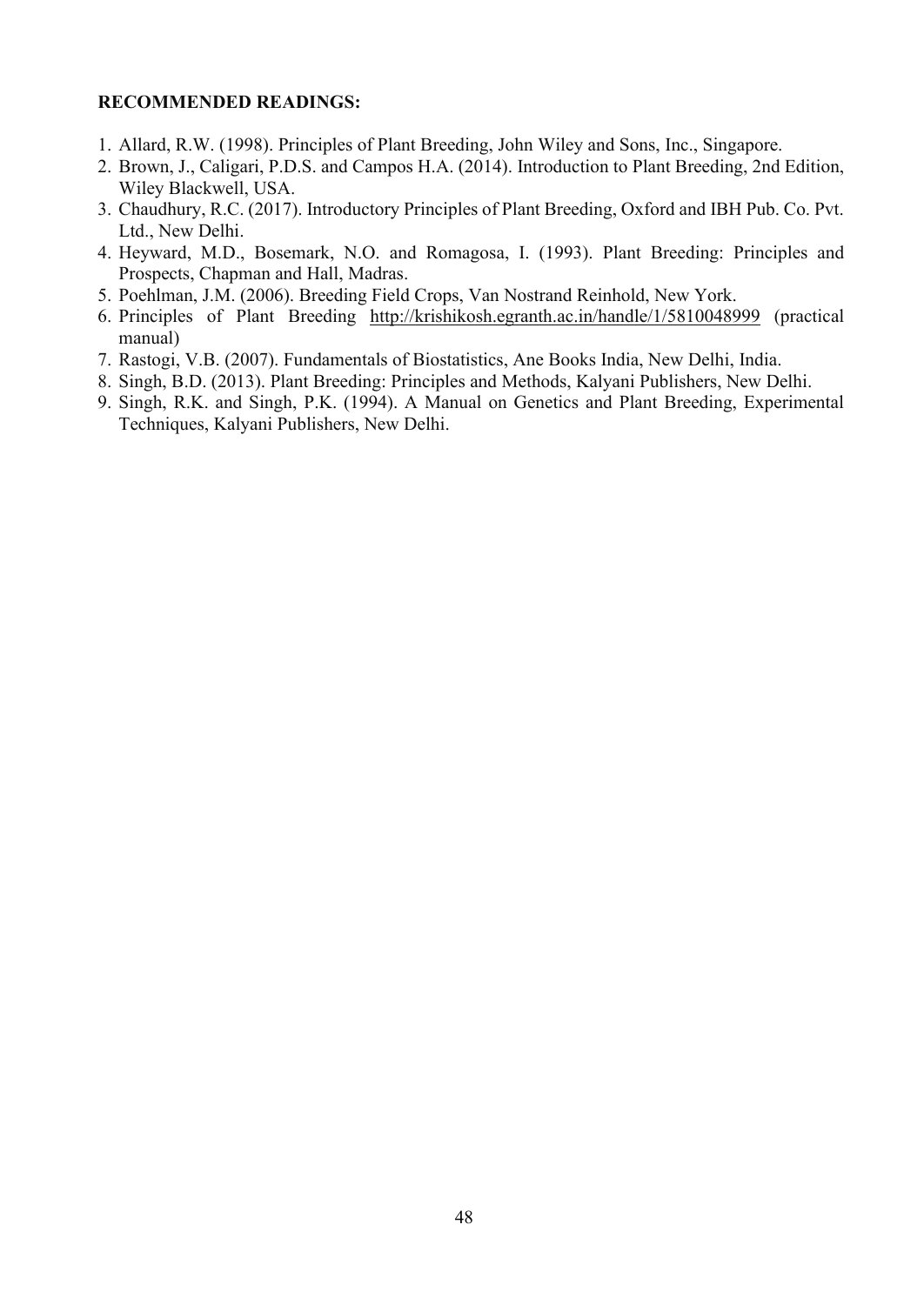| Session: 2021-2022, 2022-2023 |                                        |                  | <b>Semester-IV</b> |
|-------------------------------|----------------------------------------|------------------|--------------------|
| <b>Paper Code</b>             | $M-BOT-T-4.2$                          |                  |                    |
| <b>Name of Course</b>         | Biodiversity and Global Climate Change |                  |                    |
|                               | <b>Theory</b>                          | <b>Practical</b> | <b>Internal</b>    |
| <b>Maximum Marks</b>          | 70                                     | 30               | 30                 |
| <b>Pass Percentage</b>        | 35%                                    | 35%              | 35%                |
| <b>Credits</b>                |                                        | 1.5              |                    |
| Lectures per week             |                                        |                  |                    |
| (of one hour duration)        |                                        |                  |                    |

**Objective of the Paper** is to acquaint the students about the Concept of Biodiversity and Sustainable development, Factors affecting Biodiversity loss and Strategies for Biodiversity Conservation and Management around the World and in India. The students are made well versed with the phenomenon of climate change, Principal Challenges and Opportunities for Climate Change Action and International efforts and legal instruments to mitigate climate change.

## *Question Paper Format (Rules and Regulations)*

The Question paper will consist of three sections A, B and C. Section A and B will have four questions each from their respective units, the students are required to attempt any two questions from each section, and each question will carry 10 marks each  $(10\times4)$ . Section C is Compulsory and will consist of 10 Short answer questions covering the entire Syllabus with 3 Marks each  $(3\times10)$ .

## **INSTRUCTIONS FOR THE CANDIDATES**

Candidates are required to attempt two questions each from section A and B and the entire section C which is compulsory.

## **SECTION-A**

- 1) **Biodiversity and Sustainable Management:** Types and Levels of Biodiversity, Convention on Biological Diversity (CBD). Basic Concepts of Sustainable Development, Sustainability Indicators.
- 2) **Biodiversity Loss:** Threats and Causes, Extinctions, Mechanism of Extinction, Rate of Extinction, Prediction of Extinction Rates, Rarity of Species, Threat Value, Categories of Existence, Blue/Red Data Categories.
- 3) **Biodiversity Management:** Managing Biodiversity in Agriculture and Forestry, Role of International Union for Conservation of Nature (IUCN), United Nations Environment Programme (UNEP), World Resources Institute (WRI), World Wildlife Fund (WWF), National Biodiversity Authority (NBA), State Biodiversity Boards (SBSs) and National Biodiversity Fund (NBF) in Managing Biodiversity; Various Acts with particular reference to Indian Biodiversity, People's Biodiversity Registers (PBRs).
- 4) **Strategies for Conservation**: *In Situ* Conservation: International Efforts and Indian Initiatives; Protected areas in India – Sanctuaries, National Park, Biosphere Reserves, Wetlands, Mangroves and Coral Reefs, *Ex Situ* Conservation: Principles and Practices, Botanical Gardens, Field Gene Banks, Seed Banks, *In Vitro* Repositories, Cryobanks.

## **SECTION-B**

5) **Introduction to Earth's Climate System:** CO<sub>2</sub> emission, Greenhouse Effect, Earth's Carbon Reservoirs, Climate and Weather, Global Wind Systems, Clouds, Storms and Climates, Global Ocean Circulation, *El Nino* and the Southern Oscillation.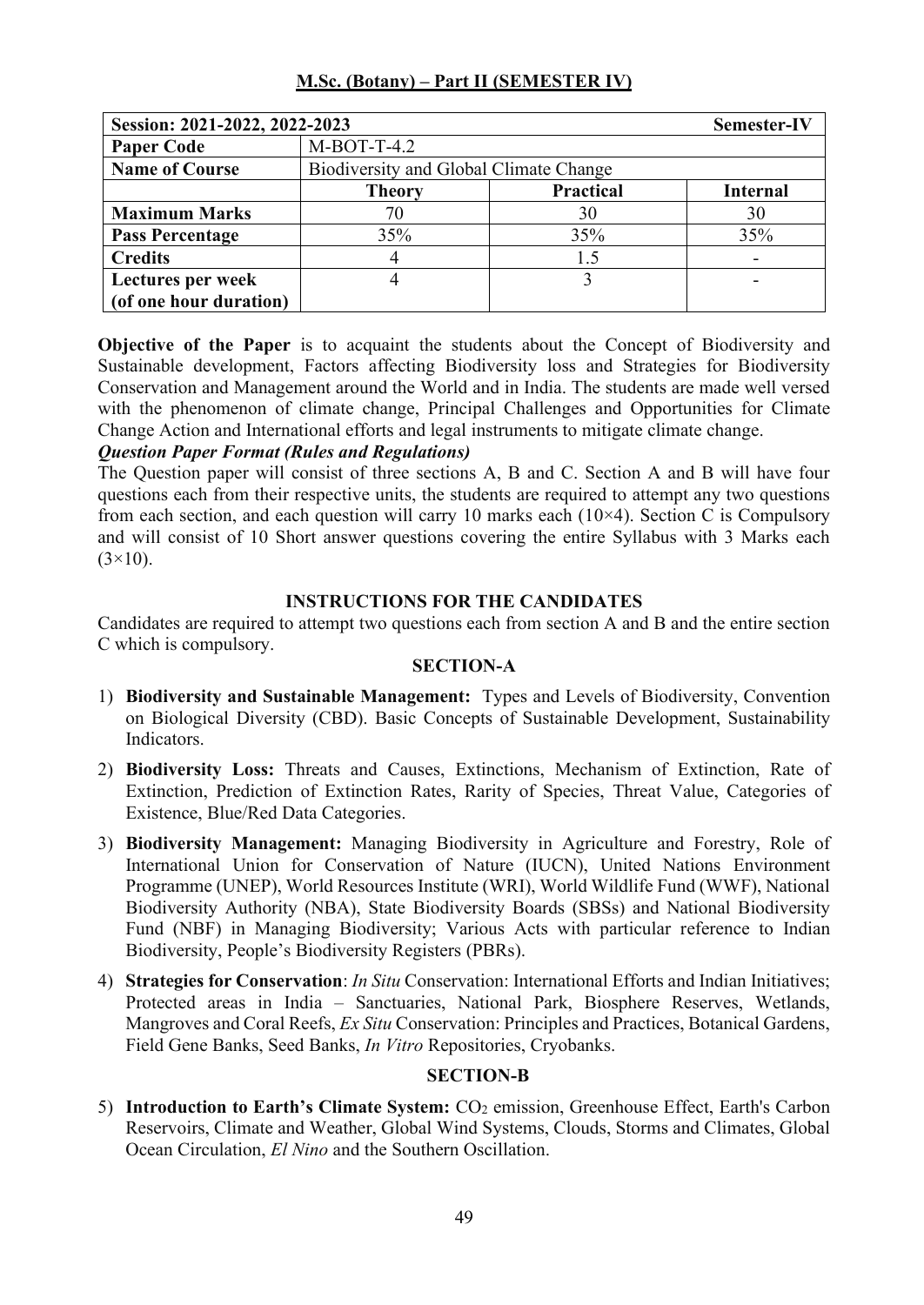- 6) **Science of Climate Change**: Fundamentals of climate change science, Climate Change Adaptation, Impact of Climate Change, Community Response and Government Policies, Ecological Footprint, Clean Development Mechanism (CDM).
- 7) **Climate Change Finance:** Climate Investment Funds (CIFs), Green Climate Fund (GCF), Adaptation Fund (AF) and Global Environment Facility (GEF), Analysis of Principal Challenges and Opportunities for Climate Change Action.
- 8) **International Efforts to Mitigate Climate Change:** The UN Intergovernmental Panel on Climate Change (IPCC), Fifth Assessment Report, Global Warming of 1.5°C, Kyoto Protocol, Paris Agreement, Climate Action Summit and National and International Awards in lieu of Natural Environment Protection.

- 1. Adeleke, B.O. and Leong, G.C. (1981). Certificate Physical and Human Geography, University Press.
- 2. Barry, R.G. and Hall-McKim, E.A. (2014). Essentials of the Earth's Climate System, Cambridge University Press.
- 3. Bolin, B. (2007). A History of the Science and Politics of Climate Change: the Role of the Intergovernmental Panel on Climate Change, Cambridge University Press, UK.
- 4. Dubash, N. (Ed.). (2012). Handbook of climate change and India: Development, Politics and Governance, Oxford University Press, UK.
- 5. Kato, M. (Ed.). (2000). The Biology of Biodiversity, Springer, UK.
- 6. Krishnamurthy, K. V. (2018). Advanced Textbook on Biodiversity: Principles and Practice. CBS Publishers and Distributors Pvt. Limited, India.
- 7. Kumar, U. and Asija, M.J. (2006). Biodiversity: Principles and Conservation. Agrobios (India).
- 8. Luterbacher, U. and Sprinz, D.F. (Eds.). (2001). International Relations and Global Climate Change, MIT Press, UK.
- 9. McKibben, B. (2006). The end of Nature. Random House Incorporated.
- 10. Parker, C., Brown, J., Pickering, J., Roynestad, E., Mardas, N. and Mitchell, A.W. (2009). The Little Climate Finance Book. Global Canopy Programme, UK.
- 11. Parry, M. and Carter, T. (1998). Climate impact and Adaptation assessment: a guide to the IPCC approach,EarthscanPublications Ltd. London.
- 12. Petersen, J., Sack, D. andGabler, R.E. (2010). Fundamentals of Physical Geography, Cengage Learning, Boston.
- 13. Rodgers, C. (2013). The Law of Nature Conservation, Oxford University Press, Oxford, UK.
- 14. Saltzman, B. (2001). Dynamical Paleoclimatology: Generalized Theory of Global Climate Change, Elsevier.
- 15. Solomon, S., Qin, D., Manning, M., Chen, Z., Marquis, M., Averyt, K.B., and Miller, H. L. (2007). Climate Change 2007: The Physical Science Basis, Intergovernmental Panel on Climate Change (IPCC), Cambridge University Press, Cambridge.
- 16. Stewart, R. B., Kingsbury, B. and Rudyk, B. (Eds.). (2009). Climate finance: Regulatory and Funding Strategies for Climate Change and Global Development, New York University Press, USA.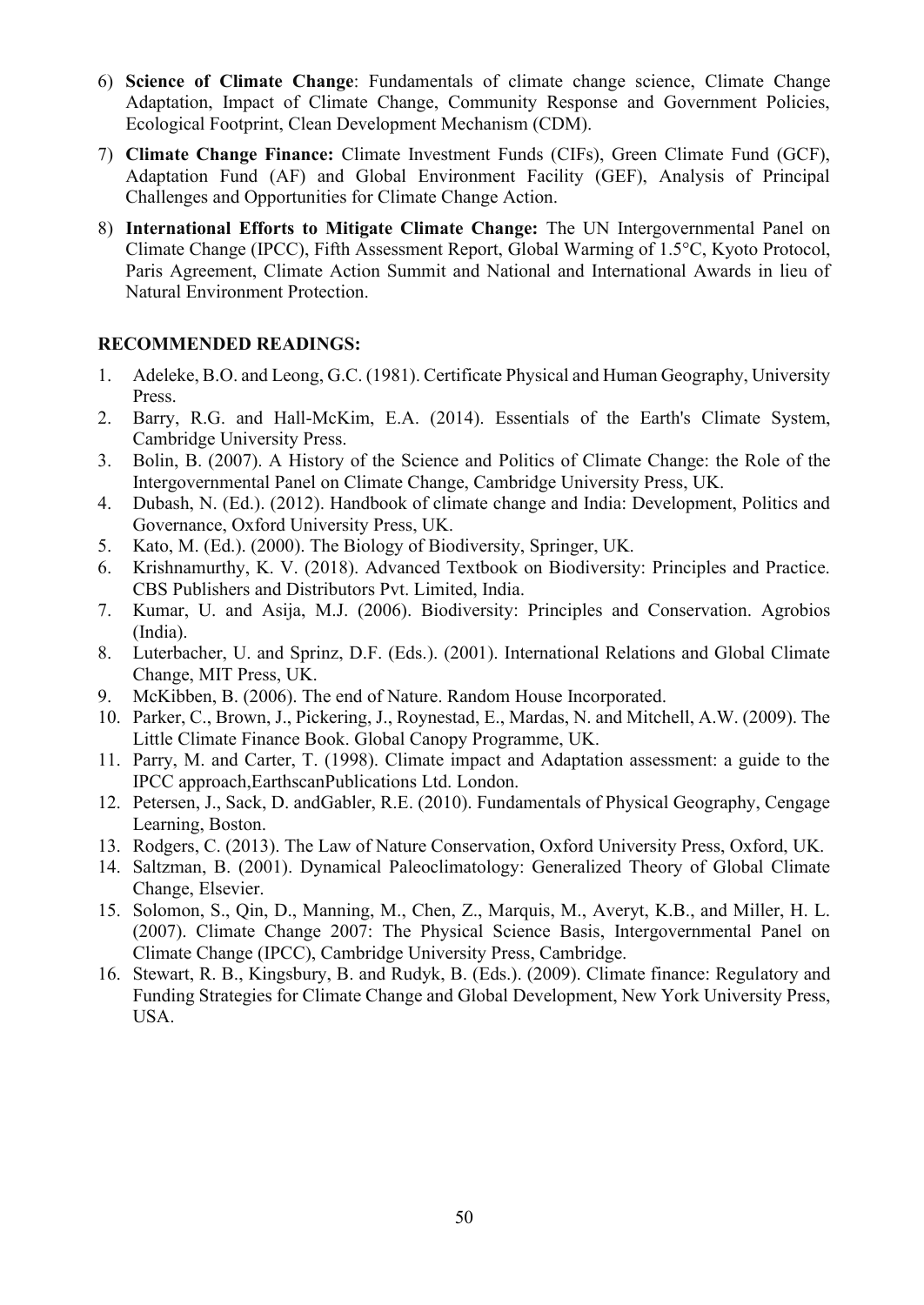| Session: 2021-2022, 2022-2023 |                                        |                  | <b>Semester-IV</b> |
|-------------------------------|----------------------------------------|------------------|--------------------|
| <b>Paper Code</b>             | M-BOT-T-4.3                            |                  |                    |
| <b>Name of Course</b>         | Plant Tissue Culture and Biotechnology |                  |                    |
|                               | <b>Theory</b>                          | <b>Practical</b> | <b>Internal</b>    |
| <b>Maximum Marks</b>          | 70                                     | 30               | 30                 |
| <b>Pass Percentage</b>        | 35%                                    | 35%              | 35%                |
| <b>Credits</b>                |                                        | 1.5              |                    |
| Lectures per week             |                                        |                  |                    |
| (of one hour duration)        |                                        |                  |                    |

**Objective of the paper** is to give knowledge to the students about different tissue culture techniques and methods of recombinant DNA technology, production of transgenic plants and application of microbes in biotechnology.

## *Question Paper Format (Rules and Regulations)*

The Question paper will consist of three sections A, B and C. Section A and B will have four questions each from their respective units, the students are required to attempt any two questions from each section, and each question will carry 10 marks each  $(10\times4)$ . Section C is Compulsory and will consist of 10 Short answer questions covering the entire Syllabus with 3 Marks each  $(3\times10)$ .

#### **INSTRUCTIONS FOR THE CANDIDATES**

Candidates are required to attempt two questions each from section A and B and the entire section C which is compulsory.

#### **SECTION-A**

- 1) **Basic Techniques:** Nutrition Medium, Sterilization Techniques, Principles (Cytodifferentiations, Organogenic differentiation). Types of culture: Embryo culture, Callus culture and Organ culture, Micropropagation: Axillary bud Proliferation approach, Meristem & shoot tip culture, Bud culture, Organogenesis & Embryogenesis & their applications.
- 2) **Cell suspension culture**: Types of suspension cultures, Production of secondary metabolites and their applications, Somaclonal Variation: Selection of somaclonal variants, mechanism & their applications, Cryopreservation.
- 3) **Haploid Production:** Androgenic Methods, Gynogenic Haploids, Chromosome elimination techniques, distant hybridization, Embryo rescue.
- 4) **Somatic Hybridization:** Protoplast isolation, fusion. Section of hybrid cells, regeneration of hybrid plants, Applications & limitation, cybrids Hybrids, somatic hybrids.

- 5) **Recombinant DNA Technology**: Isolation, cloning vectors and amplification of genes (PCR and Non-PCR based approaches) and their applications.
- 6) **Molecular markers and Marker assisted selection**: Morphological, Biochemical and Molecular markers: Random Amplified Polymorphic DNA (RAPD), Restriction Fragment Length Polymorphism (RFLP), and Amplified Fragment Length Polymorphism AFLP), DNA Fingerprinting.
- 7) **Transgenics in Crop improvement:** Gene Transfer Methods (Chemical, Physical and Biological), Production of Transgenic Plants with respect to Herbicide Resistance, Resistance against Biotic (Insects, Fungal, Viral) and Abiotic (Salinity, Drought, Cold, Heat) Factors.
- 8) **Biotechnology for Human Welfare:** Food Adjuncts, Molecular Farming, Role of Microbial Fermentation Technology in Food Industry, *in situ* and *ex situ* Bioremediation and its applications.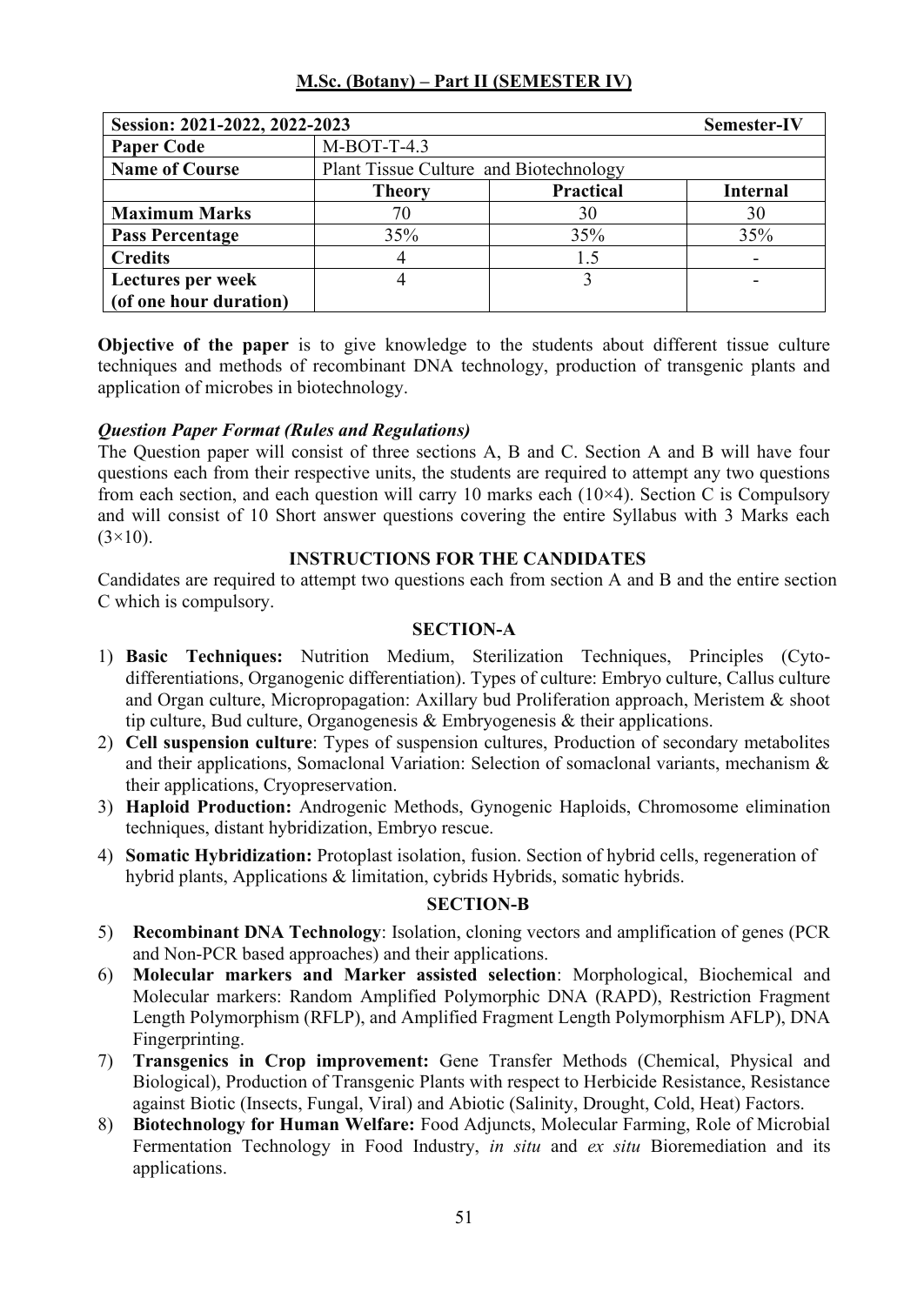- 1. Bhojwani, S.S. and Razadan, M.K. (1996). Plant Tissue Culture: Theory and Practice (A revised Edition), Elsevier Science Publication, New York, U.S.A.
- 2. Chawla H.S. (2005). Introduction to Plant Biotechnology, Oxford and IBH Pub., New Delhi, India.
- 3. Clark, D.P. and Pazdernik N. J. (2015). Biotechnology, 2nd Edition. Academic Cell, London, U.K.
- 4. Collins, H.A., and Edwards, S. (1998). Plant Cell Culture, Bios Scientific Pub., Oxford, U.K.
- 5. Hammond, J., Mc Garvey, P. and Yusibov, V. (Eds.) (1999). Plant Biotechnology New Products and Applications, Springer Publications, New York, USA.
- 6. Kartha, K.K. (1985). Cryopreservation of Plant Cells and Organs, CRC press, Boca Raton, Florida, U.S.A.
- 7. Malacinski, G.M. and Freifelder, D. (1998). Essentials of Molecular Biology, 3rd Edition, Jones and Bartlett Pub., London, UK
- 8. Narayanaswamy, S. (2004). Plant Cell and Tissue Culture, Tata McGraw-Hill Publication, New Delhi India.
- 9. Razadan, M.K. (2018). An Introduction to Plant Culture, Oxford and IBH Pub., New Delhi, India.
- 10. Thieman, W.J. and Palladino, M.A. (2014). Introduction to Biotechnology, Pearson Education India, Pvt. Ltd., Noida, India.
- 11. Trigiano, R.N. and Gray D.J. (2011). Plant Tissue Culture, Development, and Biotechnology, Special Indian Edition, CRC Press, Taylor and Francis Group.
- 12. Vasil, I.K. and Thorpe, T.A. (1998). Plant Cell and Tissue Culture, Kluwer Academic Publication, Dordrecht, Boston, London.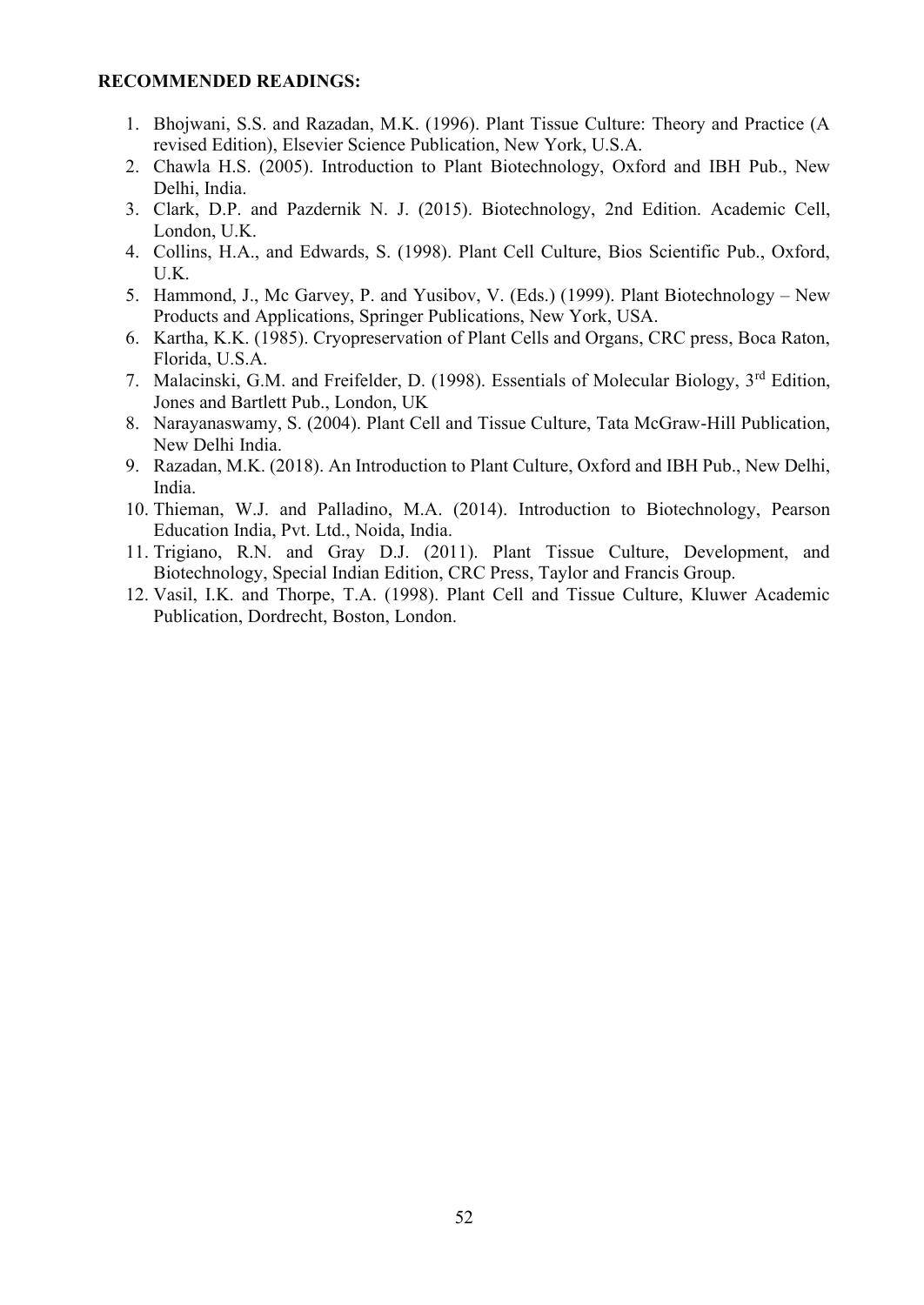| Session: 2021-2022, 2022-2023 |                                |                  | <b>Semester-IV</b> |
|-------------------------------|--------------------------------|------------------|--------------------|
| <b>Paper Code</b>             | M-BOT-T-4.4                    |                  |                    |
| <b>Name of Course</b>         | Plant Resource and Utilization |                  |                    |
|                               | <b>Theory</b>                  | <b>Practical</b> | <b>Internal</b>    |
| <b>Maximum Marks</b>          | 70                             | 30               | 30                 |
| <b>Pass Percentage</b>        | 35%                            | 35%              | 35%                |
| <b>Credits</b>                | 4                              | 1.5              |                    |
| Lectures per week             | 4                              |                  |                    |
| (of one hour duration)        |                                |                  |                    |

**Objective of the Paper** is to acquaint the students about the Economic Importance of Cereals, Sugar Crops, Fibre Crops, Oil Seed Crops, Beverage Crops, Medicinal and Aromatic Plants and Spices and Condiments. The students will also learn about Processing and Usage of Cocoa and Rubber.

## *Question Paper Format (Rules and Regulations)*

The Question paper will consist of three sections A, B and C. Section A and B will have four questions each from their respective units, the students are required to attempt any two questions from each section, and each question will carry 10 marks each  $(10\times4)$ . Section C is Compulsory and will consist of 10 Short answer questions covering the entire Syllabus with 3 Marks each  $(3\times10)$ .

## **INSTRUCTIONS FOR THE CANDIDATES**

Candidates are required to attempt two questions each from section A and B and the entire section C which is compulsory.

## **SECTION-A**

1) A Brief Account of the Origin, Botany, Cultivation and Uses of Food Crops.

| Cereal Crops       | -                        | Wheat, Rice, Maize |
|--------------------|--------------------------|--------------------|
| <b>Sugar Crops</b> | $\overline{\phantom{0}}$ | Sugarcane          |
| Tuber Crops        | $\overline{\phantom{0}}$ | Potato             |
|                    |                          |                    |

- 2) A Brief Account of the Origin, Botany, Cultivation and Uses of the following Fibre Crops: (Cotton, flax, Hemp, Sisal) and Fodder Crops (Sorghum, Barseem, Guar).
- 3) A Brief Account of the Origin, Botany, Cultivation and Uses of following Vegetable Oil Yielding Plants. (i) Mustard (ii) Coconut (iii) Groundnut (iv) Sunflower.
- 4) A Brief Account of the Origin, History, Botany, Cultivation, Processing, Chemical Composition and Uses of the following Beverages Crops. (i) Tea (ii) Coffee.

## **SECTION-B**

- 5) A Brief Account of the Origin, History, Botany, Cultivation, Processing and Uses of *Cannabis*, Cocoa and Para rubber.
- 6) Name, Family, Plant Part, Active Principle and Uses of the following:

 **Medicinal Plants:** *Aconitum, Adhatodavasaka, Alliumsativum, Aloe*, *Artemisia, Azadirachtaindica, Belladona, Cinchona, Digitalis, Ferula asafoetida, Ginkgo biloba, Ginseng, Glycyrrhiza, Ocimum sanctum, Papaver, Rauvolfia, Nux-vomica*.

 **Aromatic Plants:** Mint, Rose, Jasmine, Lemon grass, Lavender, Hops, Camphor.

 **Spices and Condiment:** Ginger, Turmeric, Cinnamon, Clove, Cardamom, Chillies, Pepper, Fennel, Coriander, Cumin, Nutmeg, Mace and Saffron.

- 7) Name, Family, Distribution and Uses of Important Commercial Timbers of India (Teak, Sal, Chir, Kail, Deodar, Shisham, Kikar). List of Important Fuel Woods, Trees for Avenues, Pollution Control and Aesthetics.
- 8) A Brief Account of the Following: (i) Gums (ii) Resin (iii) Tannins (iv) Dyes (v) Raw materials for Paper Industry (vi) Bamboos (vii) Wild Fruits.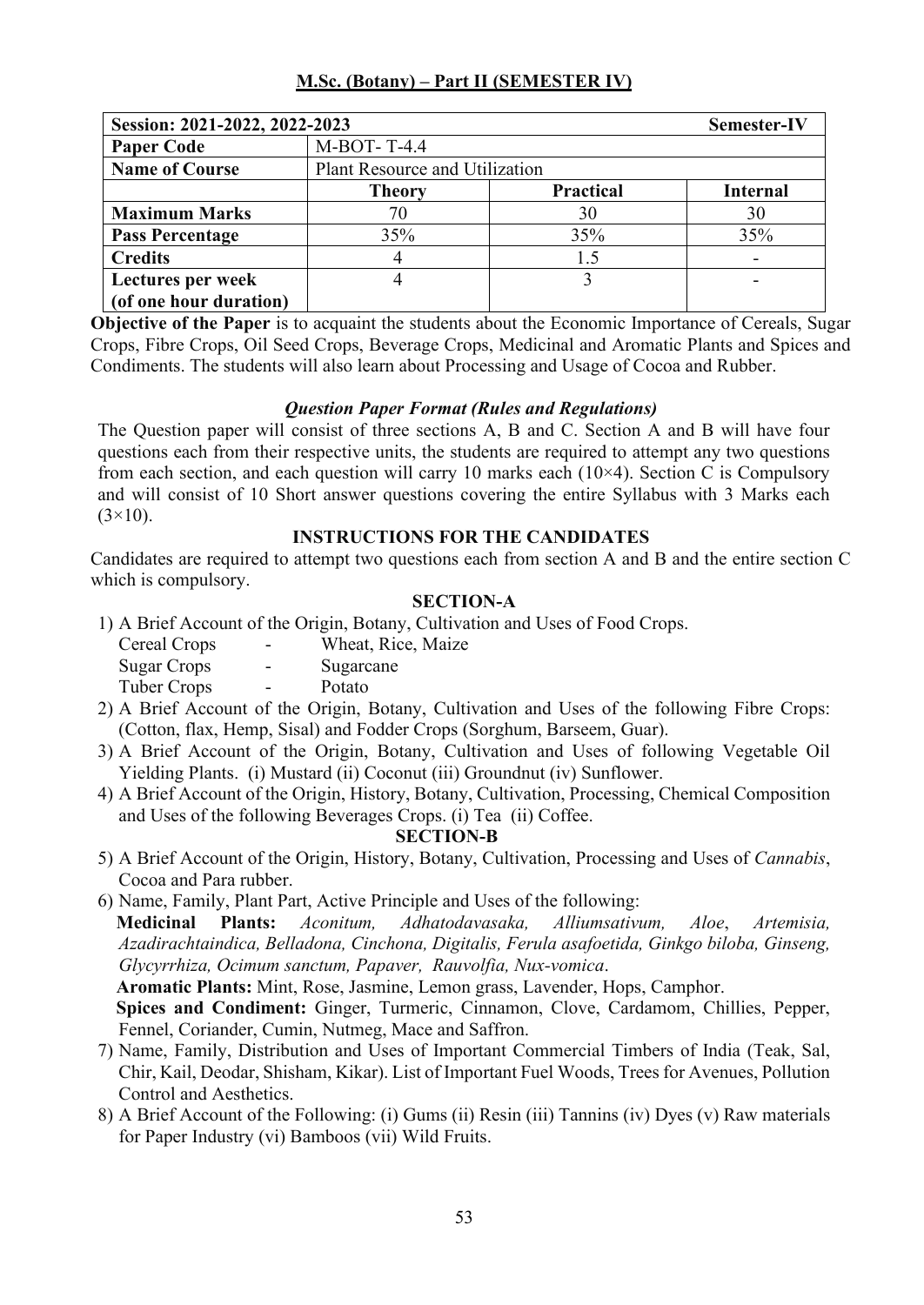- 1. Chovatia, V.P., Dhaduk, H.L. and Nakar, R.N. (2016). Medicinal Plants, Cultivation and Uses, Daya Publishing House, New Delhi.
- 2. Gupta, R.D., Gupta, S.K. and Bhardwaj, S.D. (2016). Agrotechniques and Uses of Medicinal Plants, Associated Publishing Company, New Delhi.
- 3. Kochhar, S.L. (2012). Economic Botany in the Tropics, MacMillan Indian Ltd., New Delhi.
- 4. Nair, M.N.B., Sahri, M.H. and Ashaari, Z. (Eds.) (1998). Sustainable Management of Non-Wood Forest Products. Faculty of Forestry, University Putra Malaysia, Selangor, Malaysia.
- 5. Pimentel, D. and Hall, C.W. (Eds.) (1995). Food and Natural Resources, Academic Press, London- New York.
- 6. Sambamurty, A.V.S.S. and Subrahmanyam, N.S. (2016). A Textbook of Modern Economic Botany, Wiley Eastern Limited, New Delhi.
- 7. Sharma, O.P. (1998). Hill's Economic Botany (Late Dr. A.F. Hill, adapted by O.P. Sharma), Tata McGraw Hill Co., Ltd., New Delhi.
- 8. Simpson, B.B. and Ogorzaly, M.C. (1986). Economic Botany: Plant in our World, McGraw Hill Book Company, New Delhi.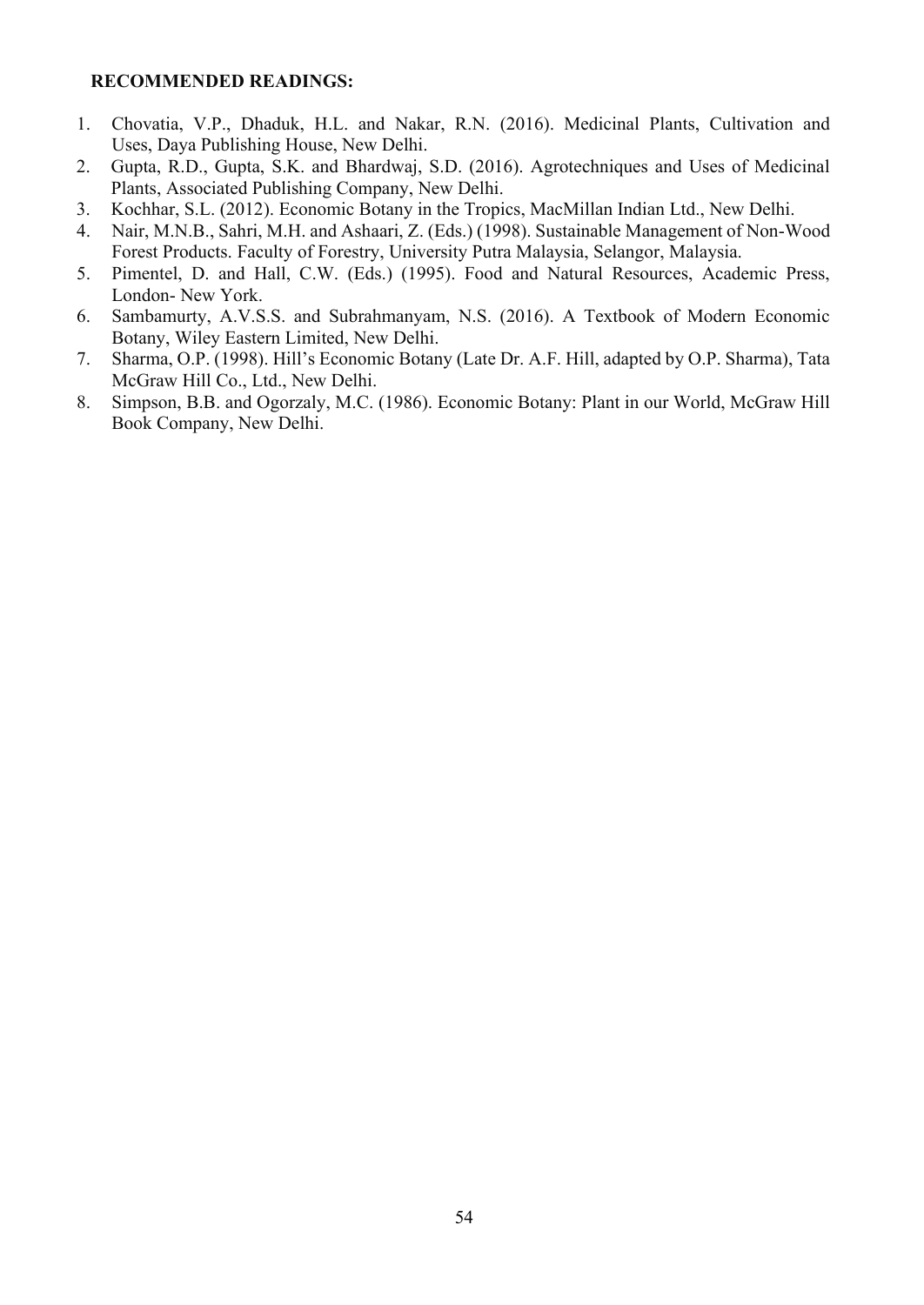| Session: 2021-2022, 2022-2023 |                                                                                |                  | Semester-IV     |
|-------------------------------|--------------------------------------------------------------------------------|------------------|-----------------|
| <b>Paper Code</b>             | $M-BOT-T-4.5$                                                                  |                  |                 |
| <b>Name of Course</b>         | Plant Diseases and Management (Optional i) (Pre-requisite is M-<br>$BOT-T-3.5$ |                  |                 |
|                               | <b>Theory</b>                                                                  | <b>Practical</b> | <b>Internal</b> |
| <b>Maximum Marks</b>          | 70                                                                             | 30               | 30              |
| <b>Pass Percentage</b>        | 35%                                                                            | 35%              | 35%             |
| <b>Credits</b>                | 4                                                                              | 1.5              |                 |
| Lectures per week             | 4                                                                              |                  | ۰               |
| (of one hour duration)        |                                                                                |                  |                 |

**Objective of the paper** is to give knowledge to students about the Symptoms, Disease Cycle, and Control Measures of diseases caused by different types of Pathogens.

## *Question Paper Format (Rules and Regulations)*

The Question paper will consist of three sections A, B and C. Section A and B will have four questions each from their respective units, the students are required to attempt any two questions from each section, and each question will carry 10 marks each  $(10\times4)$ . Section C is Compulsory and will consist of 10 Short answer questions covering the entire Syllabus with 3 Marks each  $(3\times10)$ .

## **INSTRUCTIONS FOR THE CANDIDATES**

Candidates are required to attempt two questions each from section A and B and the entire section C which is compulsory.

#### **SECTION-A**

- 1) Symptoms, Disease Cycle and Control Measures of diseases caused by Protozoic and Oomycetous fungi with particular reference to Club Root of Crucifers, Damping off of Seedlings, Downy Mildew of Bajra, Late Blight of Potato.
- 2) Symptoms, Disease Cycle and Control Measures of Diseases caused by Chytridiomycetous, Zygomycetous and Ascomycetous Fungi with particular reference to Black Wart of Potato, Brown Spot of Maize and Soft Rot of Fruits and Vegetables, Stem Galls of Coriander, Peach Leaf Curl, Powdery Mildew of Cereals, Ergot of Grains, Apple Scab.
- 3) Symptoms, Disease Cycle and Control Measures of Disease caused by Basidiomycetous Fungi: Smuts and Bunt Fungi with particular reference to Corn Smut, Loose Smut of Wheat, Smut of Sugarcane, Smut of Bajra, Smut of Sorghum, Flag Smut of Wheat, Leaf Smut of Rice, Karnal Bunt of Wheat.
- 4) Symptoms, Disease Cycle and Control Measures of Disease caused by Basidiomycetous Fungi: Rusts with particular reference to Black Stem Rust of Wheat, Brown Rust of Wheat, Yellow Stripe Rust of Wheat, Rust of *Linum*; Re-occurrence of Cereal Rust Diseases in India-A General Account.

- 5) Symptoms, Disease Cycle and Control Measures of Disease caused by Mitosporic Fungi with particular reference to *Alternaria*, Leaf Spot of Crucifers, Early Blight of Potato, Tikka Disease of Groundnut, Blast of Rice, *Fusarium* Wilt of Tomato, Red Rot of Sugarcane, Gram Blight, Anthracnose of Chillies.
- 6) Symptoms, Disease Cycle and Control Measures of Disease caused by Bacteria with particular reference to Angular Leaf Spot of Cotton, Crown Gall Disease of Plants, Blight of Rice, Common Scab of Potato. Symptoms, Disease Cycle and Control Measures of Diseases caused by Viruses with particular reference to Tobacco Mosaic, Leaf Roll of Potato, Leaf Curl of Papaya, Tristeza of Citrus.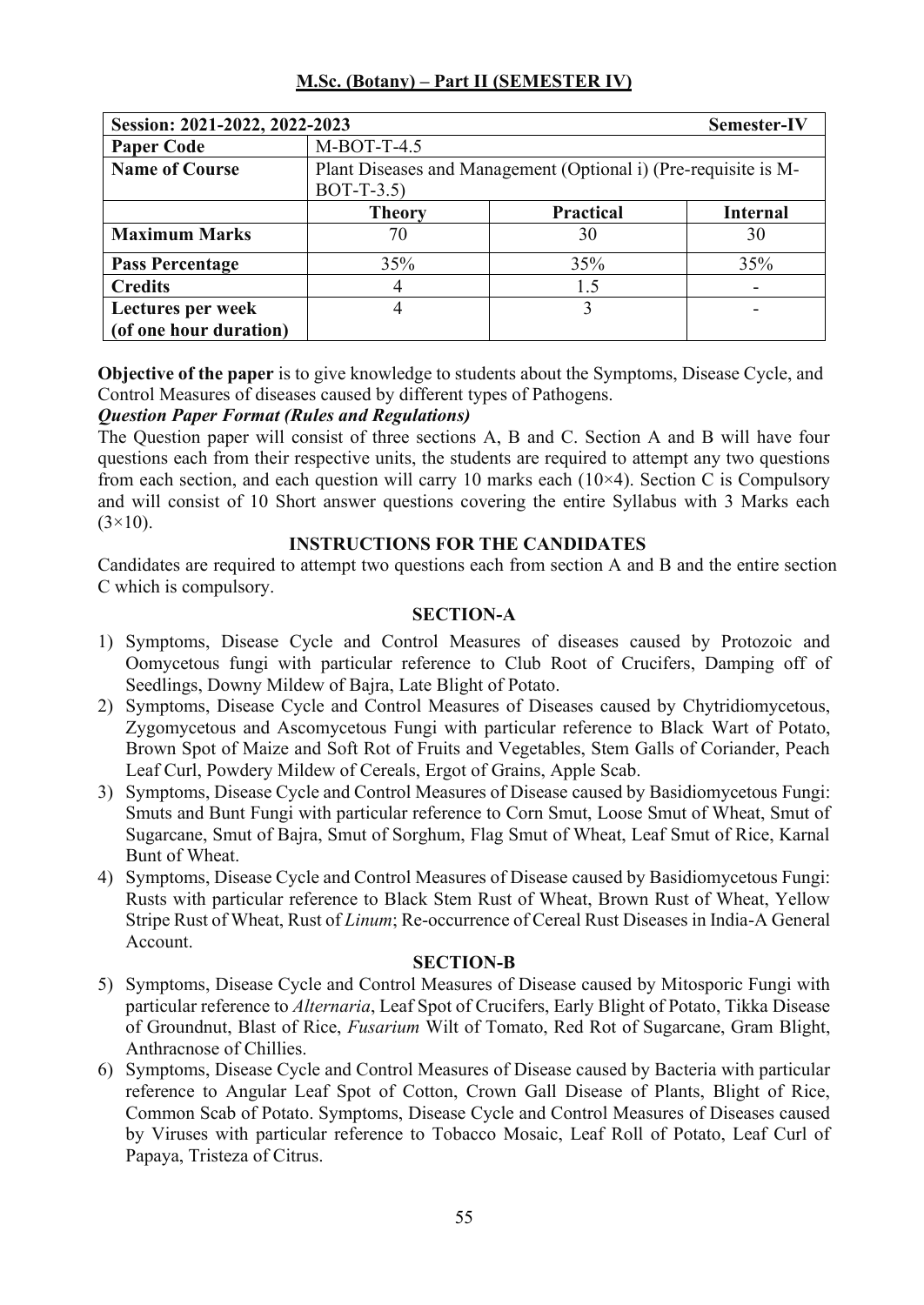- 7) Symptoms, Disease Cycle and Control Measures of Diseases caused by Mollicutes with particular reference to Grassy Shoot of Sugarcane, Sandal Spike, *Sesamum* Phyllody, Little Leaf Disease of Brinjal, Symptoms, Disease Cycle and Control Measures of Diseases caused by Nematodes with particular reference to Root Knot of Plants, Ear Cockle of Wheat, Molya Disease of Barley and Golden Nematode of Potato.
- 8) Plant Diseases Management: Basic Principles of Plant Disease Management with particular reference to Quarantine, Cultural, Biological, Physical and Chemical Methods, Integrated Pest Management (IPM), Application of Biotechnology in Plant Disease Management.

- 1. Agrios, G.N. (2005). Plant Pathology, Academic Press, New York.
- 2. Chandniwala, K.M. (1996). An Introduction to Plant Pathology, Anmol Publications, Pvt. Ltd., New Delhi.
- 3. Heald, F.D. (2016). Manual of Plant Diseases (Volume 1 & 2), Biotech Books, New Delhi.
- 4. Mehrotra, R.S. and Aggarwal, A. (2013). Plant Pathology, Tata McGraw Hill Publishing Co., Pvt. Ltd., New Delhi.
- 5. Nagarajan, S. 1990. Plant Disease Epidemiology, Oxford and IBH Publishing Co. Pvt. Ltd., New Delhi.
- 6. Singh, R.S. (2009). Plant Diseases, Oxford and IBH Publishing Co., Pvt. Ltd., New Delhi.
- 7. Singh, R.S. (2009). Principles of Plant Pathology, Oxford and IBH Publishing Co., Pvt. Ltd., New Delhi.
- 8. Tar, S.A.J. (1972). Principles of Plant Pathology, MacMilan Press, London.
- 9. Wheeler, H. (2012). Plant Pathogenesis, Springer-Verlag, Berlin Heidelberg.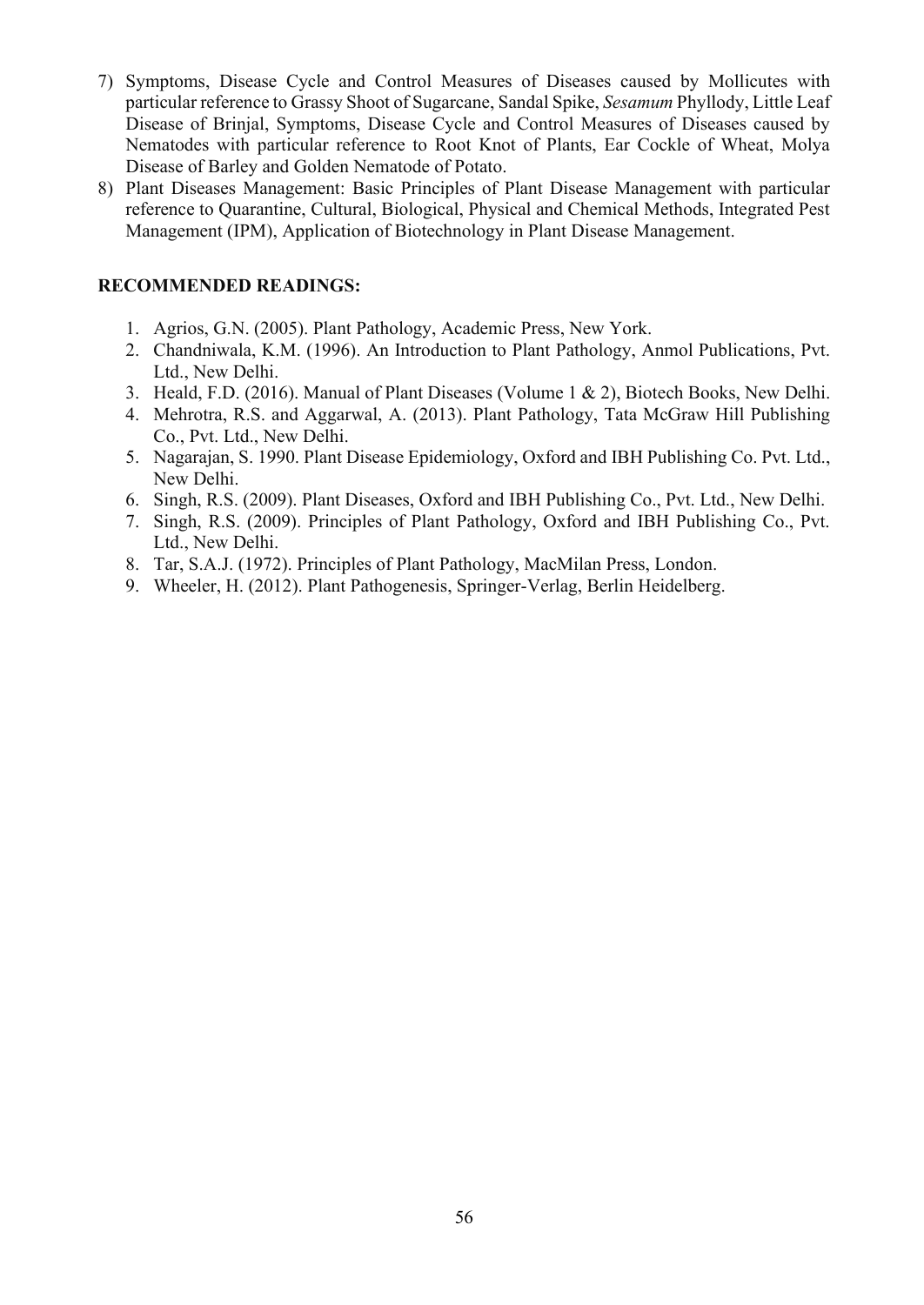| Session: 2021-2022, 2022-2023 |                                             |                  | <b>Semester-IV</b> |
|-------------------------------|---------------------------------------------|------------------|--------------------|
| <b>Paper Code</b>             | $M-BOT-T-4.6$                               |                  |                    |
| <b>Name of Course</b>         | <b>Agricultural Botany</b><br>(Optional ii) |                  |                    |
|                               | <b>Theory</b>                               | <b>Practical</b> | <b>Internal</b>    |
| <b>Maximum Marks</b>          | 70                                          | 30               | 30                 |
| <b>Pass Percentage</b>        | 35%                                         | 35%              |                    |
| <b>Credits</b>                | 4                                           | 1.5              |                    |
| Lectures per week             | 4                                           |                  |                    |
| (of one hour duration)        |                                             |                  |                    |

**Objective of the paper** is to acquaint the students Centres of Origin, cytology and genomic analysis of different field crops and morphology and reproductive biology of important field crops. The students are made well versed with the concept of diseases affecting different field crops, their causes and management by taking the example of diseases of important field crops of Punjab.

## *Question Paper Format (Rules and Regulations)*

The Question paper will consist of three sections A, B and C. Section A and B will have four questions each from their respective units, the students are required to attempt any two questions from each section, and each question will carry 10 marks each  $(10\times4)$ . Section C is Compulsory and will consist of 10 Short answer questions covering the entire Syllabus with 3 Marks each  $(3\times10)$ .

## **INSTRUCTIONS FOR THE CANDIDATES**

Candidates are required to attempt two questions each from section A and B and the entire section C which is compulsory.

## **SECTION-A**

- 1) Centre of origin of crops; Plant Genetic Resources- a general account.
- 2) Morphology and Reproductive Biology of Wheat, Maize, Cotton and *Brassica*.
- 3) Cultivation practices and improved varieties of important crops of Punjab (Wheat, Rice, Cotton, Potato, Brassica and Sugarcane).
- 4) Methods of breeding for self-pollinated (Wheat), cross pollinated (Maize) and vegetatively propagated (Sugarcane) crops; Objectives for breeding the major crops of Punjab with particular reference to Wheat, Rice, Maize, Cotton, Sugarcane, Potato and *Brassica*.

- 5) Role of Biotechnology in breeding of crop a brief account.
- 6) General idea about the concept of diseases affecting cultivated crops, major causes, symptoms and management.
- 7) Cytology and Genomic analysis of important crops of Punjab (Wheat, Rice, Potato and *Brassica*). Genetics of disease resistance in Wheat and Rice.
- 8) Diseases of following crops with particular reference to Punjab with emphasis on Causal organism, Epidemiology, Symptoms, Disease cycle and Management:
	- a) **Wheat:** Powdery mildew, rust diseases, loose smut of wheat, karnal bunt of wheat, Yellow ear rot and ear cockle of wheat.
	- b) **Rice:** Brown leaf spot, blast diseases, false smut, bacterial blight.
	- c) **Maize:** Downy mildew, brown spot and Head smut.
	- d) **Sugarcane:** Red rot, smut disease, ratoon stunting, grassy shoot.
	- e) **Brassica:** Club root of crucifers, white rust, leaf spot.
	- f) **Potato:** Potato wart, late blight, early blight, common scab of potato, golden nematode.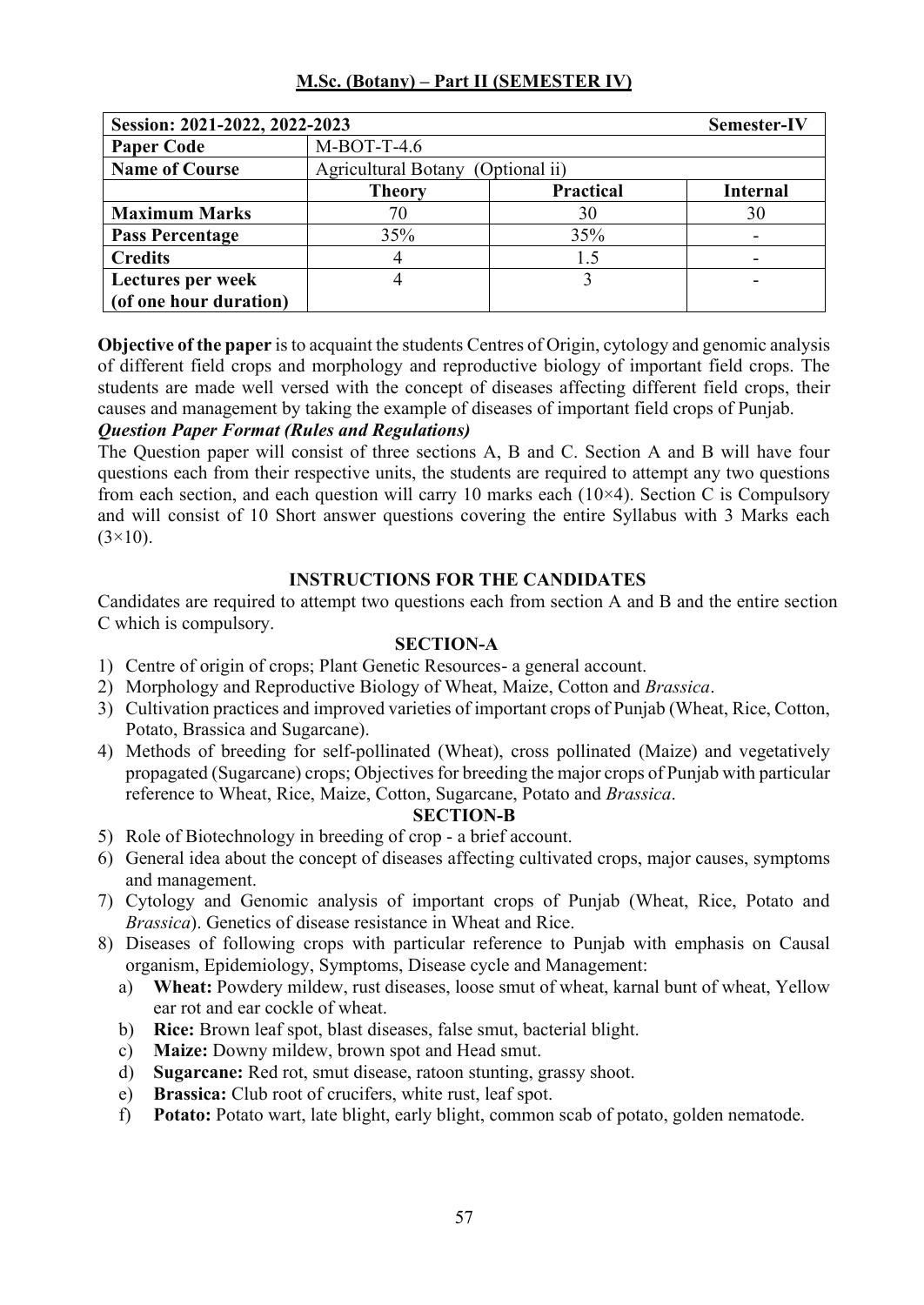- 1. Agrios, G.N. (2005). Plant Pathology, Academic Press, New York.
- 2. Brown, J., Caligari P.D.S. and Campos H.A. (2014). Introduction to Plant Breeding, 2<sup>nd</sup> Edition, Wiley Blackwell, USA.
- 3. Chaudhury, R.C. (2017). Introductory Principles of Plant Breeding, Oxford and IBH Pub. Co. Pvt. Ltd., New Delhi.
- 4. Heald, F.D. (2016). Manual of Plant Diseases (Volume 1 & 2), Biotech Books, New Delhi.
- 5. Mehrotra, R.S. and Aggarwal, A. (2013). Plant Pathology, Tata McGraw Hill Publishing Co., Pvt. Ltd., New Delhi.
- 6. Singh, B.D. (2013). Plant Breeding, Kalyani Publishers, New Delhi.
- 7. Singh, R.S. (2009). Plant Diseases, Oxford & IBH Publishing Co., Pvt. Ltd., New Delhi.
- 8. Vijendra Das, L.D. (1998). Plant Breeding, New Age International Publishers, New Delhi.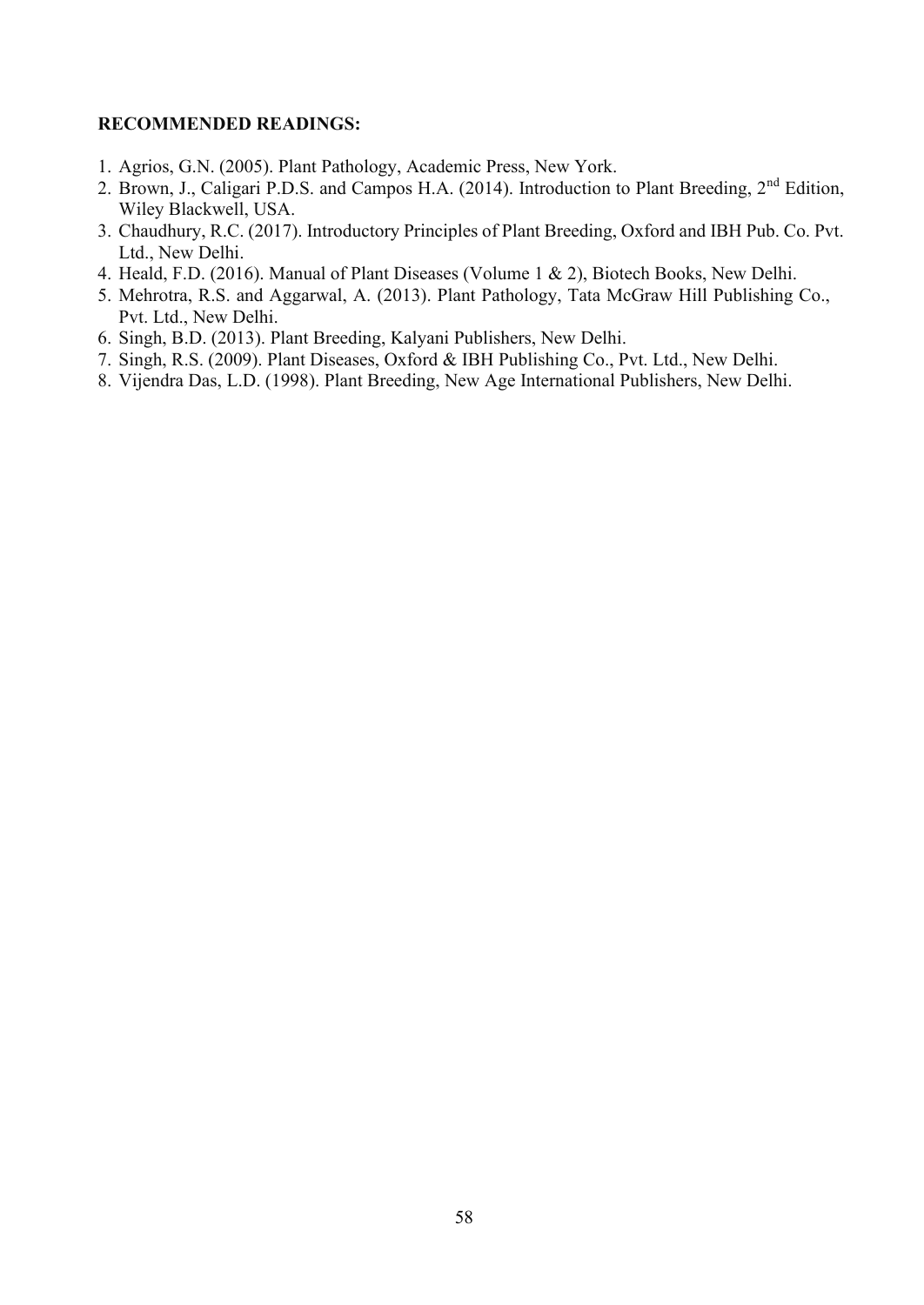| Session: 2021-2022, 2022-2023 |                                           | Semester-IV |
|-------------------------------|-------------------------------------------|-------------|
| <b>Paper Code</b>             | $M-BOT-L-4.1$                             |             |
| <b>Practical Paper</b>        | Pertaining to M-BOT-T-4.1 and M-BOT-T-4.2 |             |
| <b>Maximum Marks</b>          | 60                                        |             |
| <b>Pass Percentage</b>        | 35%                                       |             |
| <b>Credits</b>                |                                           |             |

## **M-BOT-T-4.1 Crop Genetics and Plant Breeding (List of Practicals)**

- 1. To Study about Plant Breeder's kit and Floral Biology.
- 2. Study of Botanical Description and Reproductive Biology of Crops (Wheat, Maize, Sugarcane, Potato, Mustard).
- 3. To Study the Effect of selfing in Self Pollinated and Cross Pollinated Crops.
- 4. To Study about Field layouts of experiments, Field Trials and Maintenance of Records.
- 5. Hybrid Seed Production by Emasculation and Hand Pollination.
- 6. Estimation of Heterosis and Inbreeding Depression.
- 7. Estimation of Variability Pattern including Genotypic Coefficient of Variation, Phenotypic Coefficient of Variation and Heritability.
- 8. To Work out the Type and Level of Ploidy of the available Plant material with the given Base Number.
- 9. Study of Effect of Chemical Mutagens (EMS, MH) in *Allium* system.
- 10. Induction of Autopolyploidy using Colchicine.
- 11. Numerical problems related to Quantitative Inheritance and Self-Incompatibility.
- 12. Seed Tests: Seed Purity, Seed Germination, Seed Viability and Seed Health Test.

# **M-BOT-T-4.2 Biodiversity and Global Climate Change (List of Practicals)**

- 1. To study the distribution of different types of forest in the world from the map.
- 2. To study the botanical zones of India from a map.
- 3. To study national parks, biosphere reserves, wetlands and sanctuaries of India from map.
- 4. Visit various Conserved areas of Punjab and make Project report.
- 5. To prepare a project report based on the study of endemic flora of lower Shivalik hills.
- 6. To study Climate Trends: Create temperature graphs for your hometown using secondary data, ground station and satellite sources.
- 7. Case study of Climate Changes in terms of Emission of  $CO_2$ ,  $NO_{(x)}$ ,  $SO_2$  Emission, Smog level, Temperature and Rainfall parameters in major cities of Punjab during the last two decades.
- 8. Create  $CO<sub>2</sub>$  graphs (World and India).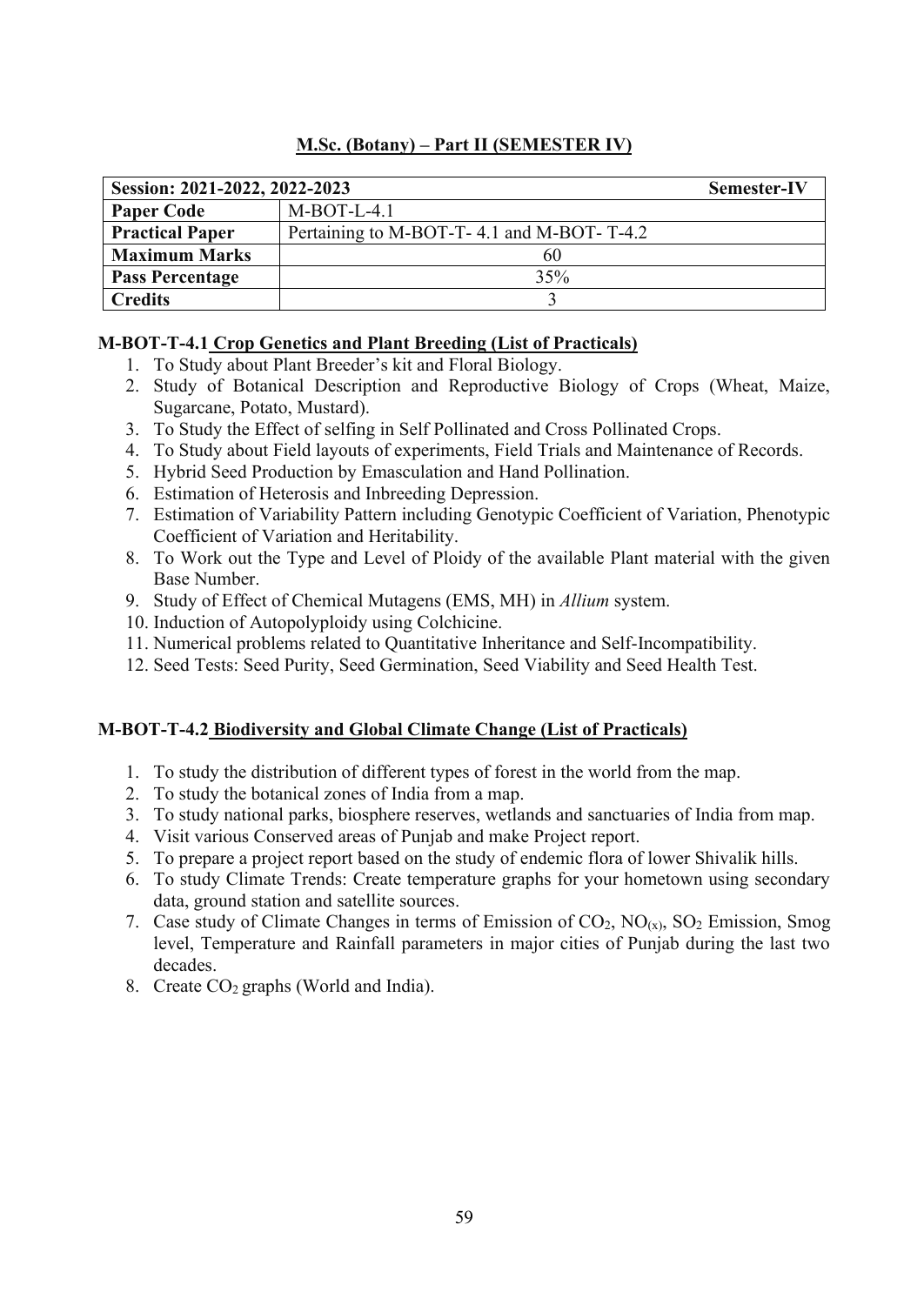| Session: 2021-2022, 2022-2023 |                                           | Semester-IV |
|-------------------------------|-------------------------------------------|-------------|
| <b>Paper Code</b>             | $M-BOT-L-4.2$                             |             |
| <b>Practical Paper</b>        | Pertaining to M-BOT-T-4.3 and M-BOT-T-4.4 |             |
| <b>Maximum Marks</b>          | 60                                        |             |
| <b>Pass Percentage</b>        | 35%                                       |             |
| <b>Credits</b>                |                                           |             |

## **M-BOT-T-4.3 Plant Tissue Culture and Biotechnology (List of Practicals)**

- 1. To Prepare different Media used for Tissue Culture Techniques.
- 2. To Prepare Cell Culture after mechanical Isolation of Mesophyll cells from the Leaves.
- 3. To Induce Somatic Embryogenesis in Carrot/ Citrus.
- 4. To Prepare Anther and Pollen Culture for Haploid Production.
- 5. To Study Cell Suspension Cultures.
- 6. To Demonstrate Embryo Culture/ Embryo Rescue Method.
- 7. To Perform Meristem Tip Culture for Virus Free Plant Production in Sugarcane.
- 8. To Write and Perform Steps of Micropropagation for Potato, Gladiolus, Banana.
- 9. To Write Requirement used for Cryopreservation of Plant Material.
- 10. To Prepare Synthetic Seeds of given Material.
- 11. Isolation of DNA from Plants.
- 12. Quantification of DNA from Plants.
- 13. Separation of DNA by Horizontal Gel Electrophoresis
- 14. Immobilization Techniques employing Microorganisms.
- 15. Removal of Chromium/ Nitrate/ Ammonia by Immobilized Cyanobacterial cells.
- 16. Demonstration of DNA Amplification by PCR.
- 17. To Determine the Specific Growth Rate and Generations time of a Bacterium/Yeast during Submerged Fermentation.
- 18. To Study the Effect of Temperature and pH on the Growth of Microorganisms.
- 19. To Study the Role of Plants in the Removal of Contaminants/Metals from the Soil

## **M-BOT-T-4.4 Plant Resource and Utilization (List of Practicals)**

- 1. To Study the Different Types of Starch Grains: Wheat, Rice, Maize, Bean, and Potato*.*
- 2. To Study the Morphological and Anatomical Features of the following plants:
	- a) Spices and Condiments*:* Ginger, Haldi, Black pepper, Cardamon, Cinnamon, Clove, Fennel, Coriander, Cumin.
	- b) Medical plants: *Aconitum, Allium sativum, Adhatoda vasaka, Aloe, Artemisia, Azadirachta indica, Belladona, Cinchona, Digitalis, Ferula asfoetida, Ginkgo biloba, Ginseng, Glycyrrhiza, Ocimum sanctum, Papaver, Rauvolfia, Nux-vomica.*
	- c) Fibers: *Saccharum munja,* Cotton*, Cannabis*.
	- d) Oil Seeds: Cotton seed, Groundnut*,* Castor, Mustard, Coconut, Sunflower, Soyabean.
- 3. To Study the Raphides in *Eichhorina.*
- 4. To Study the Calcium Carbonate Crystals (Cystolith) in *Ficus.*
- 5. To Study texture and density of Different Types of Woods.